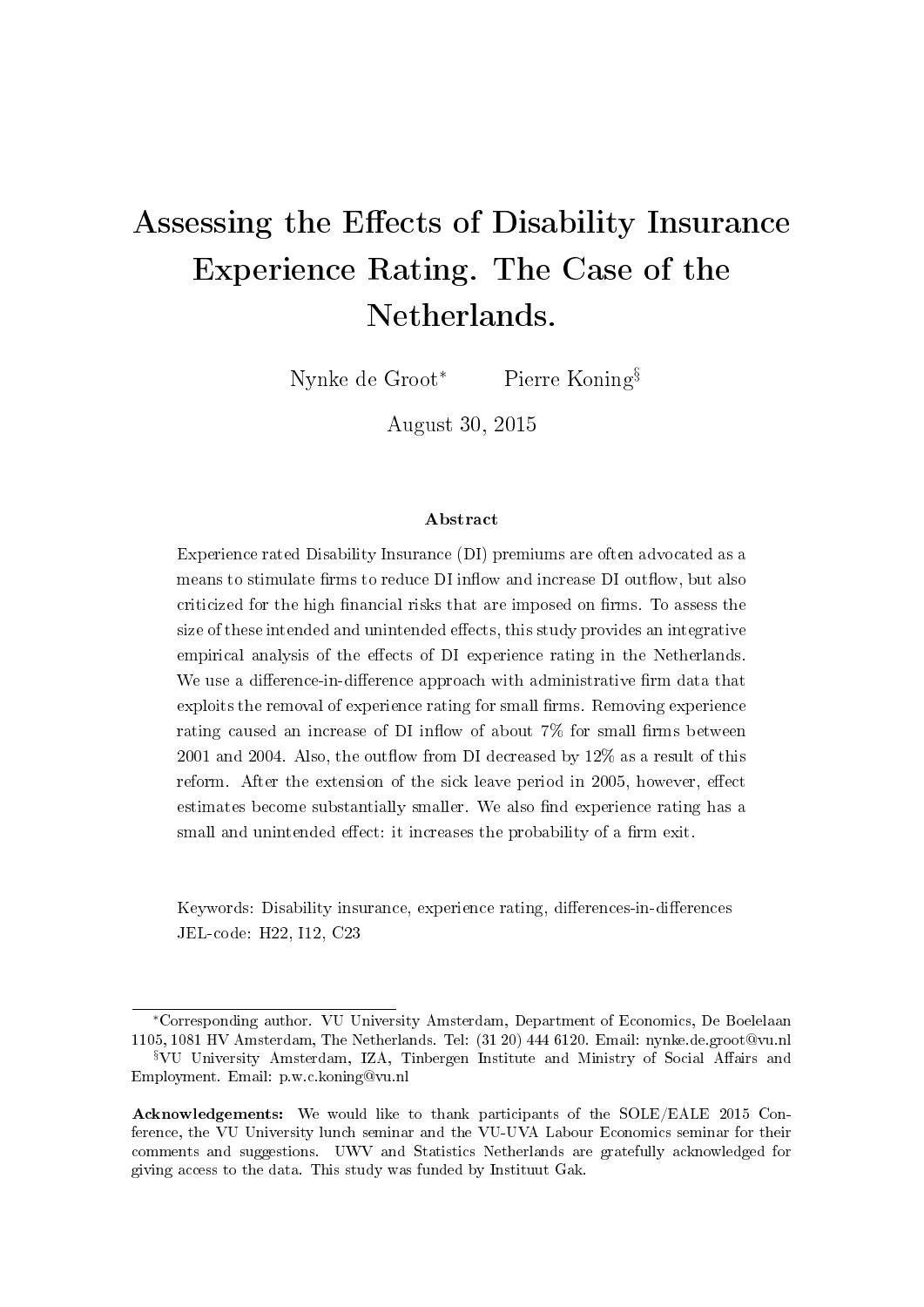## 1 Introduction

According to the literature, one of the most important conditions for preventing work disability is that workers should receive timely interventions and work adaptations  $(OECD (2010))$ . In this respect, a key role can be played by firms that facilitate the return to work from sickness (Autor and Duggan (2010)). Using Disability Insurance (DI) premiums that are experience rated may therefore be an effective measure to increase firms' awareness of DI benefit costs, reducing the number of DI beneficiaries. At the same time, however, opponents of experience rating stress that firms may become more reluctant to hire workers. Moreover, the financial risks that are imposed firms may raise the risk of bankruptcies. Still, the literature on experience rating  $-$  in particular its unintended effects  $-$  is limited (Tompa et al.  $(2012)$ ).

In this context, the Netherlands provides an interesting setting to study some of the intended and unintended effects of experience rating. After DI enrolment peaked at 12 percent of the labor force in the nineties, the Dutch government has implemented several changes to reduce the number of DI beneficiaries. One of those measures was the introduction of firm experience rating in 1998. Most countries that provide Workers' Compensation use experience rating to finance disability benefits. whereas the Netherlands and Finland are the only countries with experience rating for public DI benefits. In the Netherlands, the DI premium for both firms and governmental agencies is based on the DI costs of its (former) workers. The DI premium is capped at a maximum level.

To study the effects of experience rating, this paper exploits two reforms that changed the coverage of the experience rating scheme. Experience rating was abolished for small firms in 2003 and re-introduced in 2008, allowing us to use a differencein-difference design with large firms as a control group. We study whether experience rating reduced the DI inflow and increased DI outflow rates – which can well be regarded as the intended effects of the scheme. In addition, we also assess the impact of the (removal of) experience rating incentives on firm exits.

Throughout our analysis, a special focus will be on the effect of experience rating in the years before and after 2005, when the sickness benefits period that precedes the DI benefit period  $-$  and for which firms are financially responsible  $-$  was extended from one to two years. As a result, the composition of workers who claimed DI benefits has changed, as well as the overall incentives firms had to prevent inflow into the DI scheme. In addition, a large reform of the DI system took place in 2006 that introduced the distinction between two types of DI benets: one for workers who were permanently and fully disabled, and one for partially and/or temporarily disabled. Experience rating did not apply to the new scheme for permanently and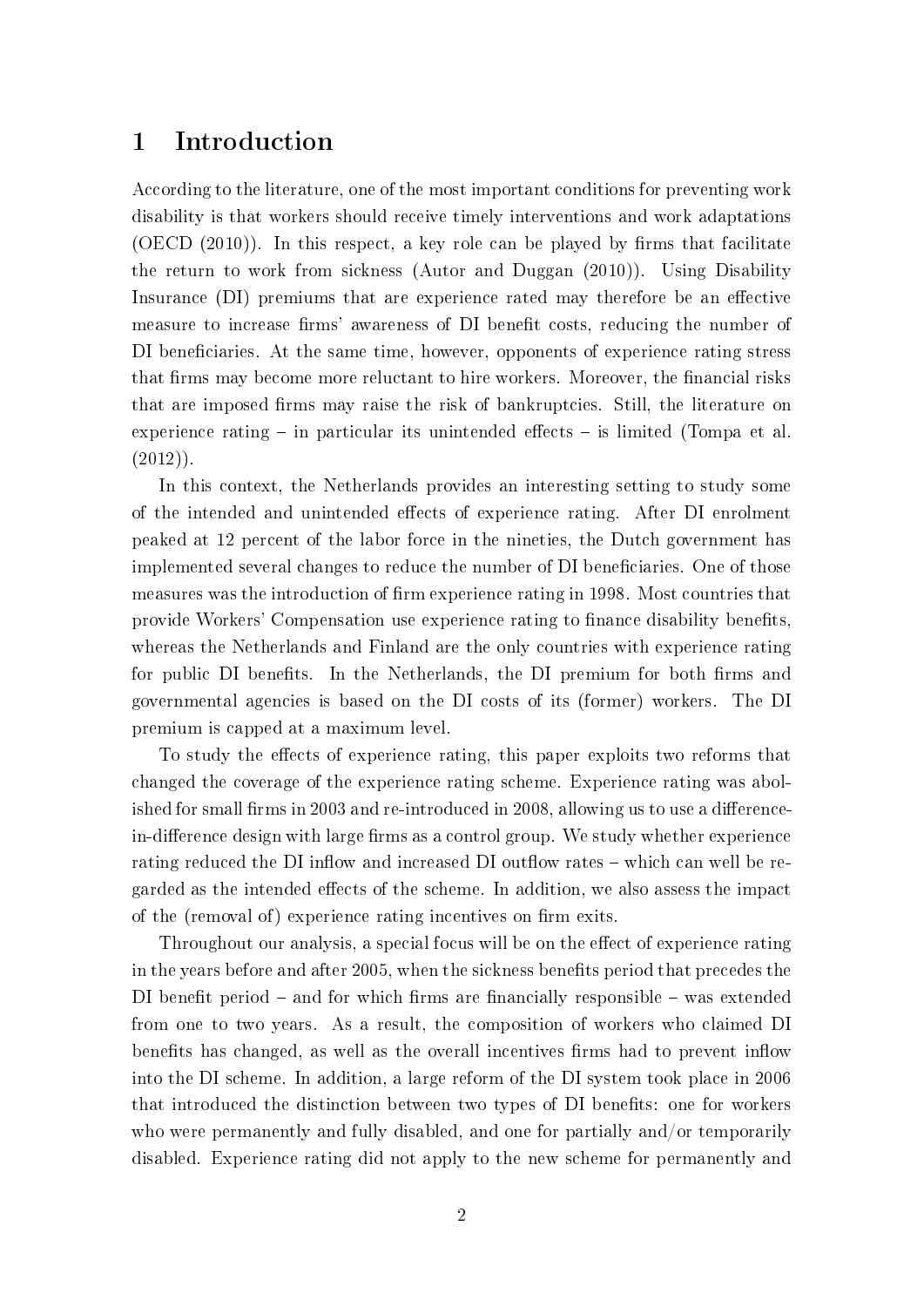fully disabled individuals, thus restricting the incentive because of experience rating to the scheme to new partially and/or temporarily disabled individuals.

In the empirical analysis, we use matched administrative data on firms and (former) workers between 1999 and 2011. We enrich these data with administrative data on DI spells as well as other demographic and labor market characteristics. This results in a data set with over 360,000 unique firms and almost 13 million workers who are eligible for DI benefits. Generally, our findings are in line with economic predictions. Prior to the extension of the sickness benefits period, we find that experience rating reduces inflow into DI and increases outflow from DI. However, after the extension in 2005 these effects become substantially smaller and insignificant. We argue that the extension of sickness benefits has generated substantial incentives to reduce sick leave for all firms, causing decreased returns to prevention and reintegration activities for additional costs that come from DI experience rating. We also find that firms with high (experience rated) DI premiums have a higher probability of exit. This effect is relatively small: a rise of the DI premium with 10 percentage points increases the probability of the exit of the firm in the following year with 0.072 percentage points.

This paper adds to a literature on experience rating that is still limited. For the Netherlands, Koning (2009) studies the unanticipated effects of experience rating of firms who experienced an increase in their DI premium. Van Sonsbeek and Gradus  $(2013)$  estimate the effect of experience rating as well as effects of other policy changes in the Netherlands, using aggregated sector data. Both studies find that experience rating reduced the inflow into DI, with an estimated impact of  $15\%$  of the DI inflow rate. Both Kyyrä and Tuomala (2013) and Korkeamäki and Kyyrä (2012) study the effect of experience rating by exploiting a pension reform in Finland. The first study finds limited effects of experience rating on the inflow into the disability scheme for short term employed older workers, while the latter study does find significant effects of experience rating for older workers on both the inflow into sick leave and the transition from sick leave into disability retirement.<sup>1</sup>

Experience rating is more widespread in private Workers Compensation (WC) schemes that are provided in Anglo-Saxon countries than in DI schemes that are provided publicly. Most studies on experience rating in WC focus on outcome measures like fatality and injury rates. Generally, the empirical findings in this literature

<sup>&</sup>lt;sup>1</sup>The literature on experience rating of sickness benefits is closely related to the literature on DI experience rating. Fevang et al. (2011) show that the removal of the requirement to pay for the first 16 days of pregnancy-related-absences led to higher incidences of absence amongst pregnant women and increased the return rate for women who were absent longer than 16 days. They also argue that the removal of experience increased the employability of young women. Böheim and Leoni (2011) find that sickness benefits experience rating led to a decrease in both incidence and duration of sickness spells.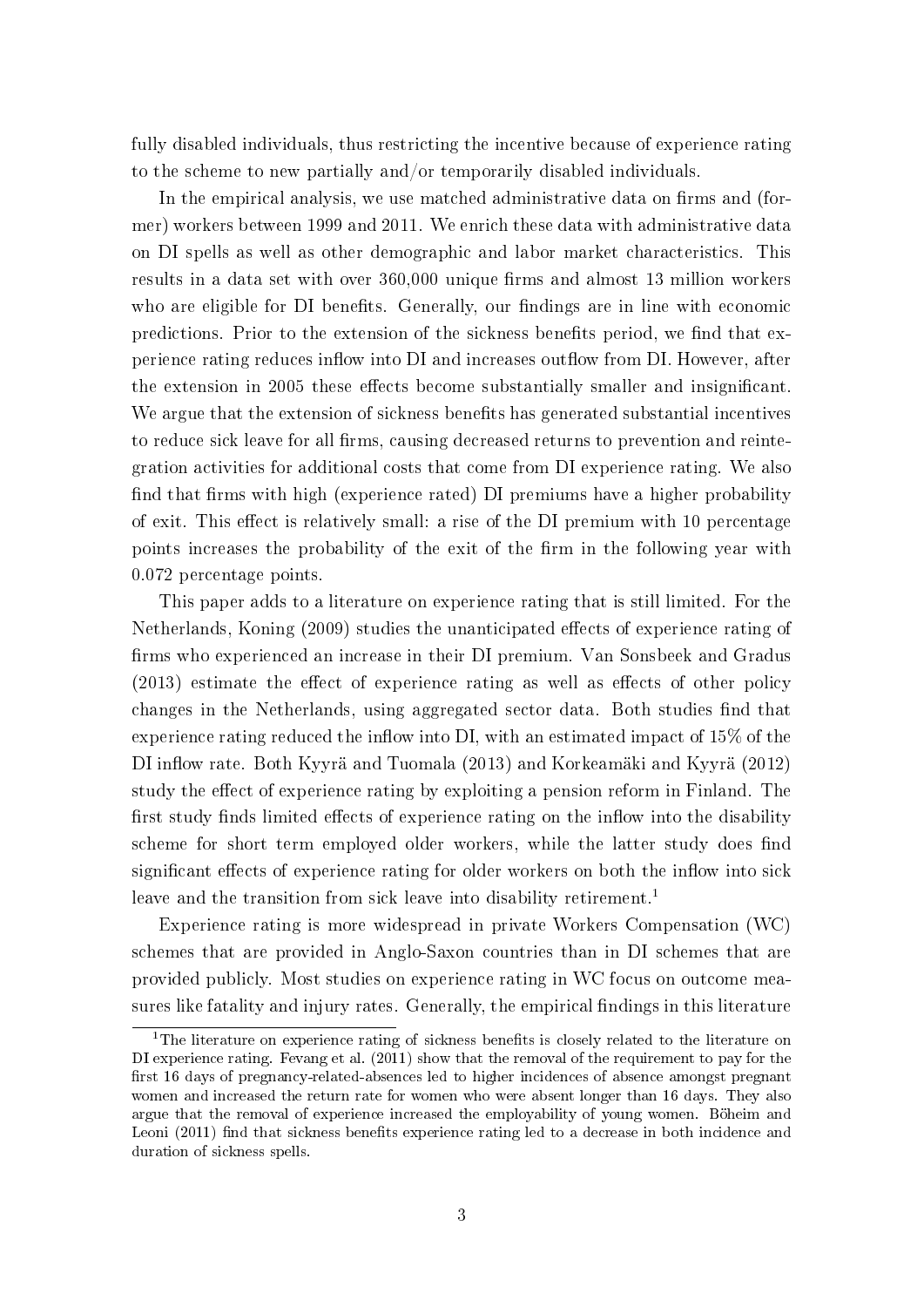lend credence to the idea that experience rating reduces disability claims costs (see Hyatt and Thomason (1998) or Ruser and Butler (2009) for a survey).<sup>2</sup> However there is also evidence that points at unintended effects. Campolieti et al. (2006) for example observe that the decrease in disability claims happened specifically for less severe claims. Kralj (1994) shows that experience rating stimulated firms to change their safety practices but also invest more in claims control. In this respect, several qualitative studies address the pressure that workers experience not to report their injury (Ison (1986), Lippel (1999), Strunin and Boden (2004)).<sup>3</sup>

This paper proceeds as follows. In the next section we describe the Dutch DI system and in Section 3 we discuss the method of experience rating. In Section 4 we present our data. We discuss the empirical implementation in Section 5.1 and present the results from the estimations in Section 6. Section 7 concludes.

## 2 Institutional setting

Until recently, the Dutch DI system could be characterized as one of the most generous schemes of OECD countries (OECD (2010)). Although several reforms have been introduced to make it less susceptible to moral hazard problems, the Dutch DI scheme still differs from most DI schemes in other countries in some important aspects. The level of the benefits is based on the difference between the pre-disability (covered) earnings and the residual earnings capacity, where the residual earnings capacity is the income the individual could earn conditional on his or her disability. This means that disability is measured as a percentage, rather than an all or nothing condition. Moreover, the Netherlands is one of the few countries where the DI program covers all workers against all incomes losses that result from both occupational and non-occupational injuries (LaDou (2011)). DI claims are assessed by the public benefit administration called UWV (Uitvoeringsinstituut Werknemersverzekering). which roughly translates as Employee Insurance Agency.

 $2F$ or the US, Ruser (1985, 1991) finds experience rating to decrease the incidence of injury rates. More recently, Seabury et al. (2012) find that experience rating increases the return to work rates. Bruce and Atkins (1993) argue that experience rating has decreased fatality rates in Canada, whereas Campolieti et al. (2006) show that the introduction of experience rating in British Columbia led to a decrease in disability claims. Lengagne  $(2014)$  finds that an increase in the sectoral experience rated premium leads to a reduction of injury rates, tiring positions and movements and dust or smoke exposures.

<sup>3</sup>Compared to WC and DI experience rating, the literature on experience rating within the US unemployment system (UI) is more extensive. Generally, the evidence shows that UI experience rating reduces the number of layoffs (see e.g. Topel  $(1983)$  and Anderson and Meyer  $(1994)$ ), with the largest effects during recessions (Card and Levine  $(1994)$ ). European studies show similar results; see Skedinger (2011) for a survey. There is also evidence that experience rating has unintended side effects. In particular, studies show a negative effect on employment (Lazear (1990), Addison and Teixera (2005) and Kugler and Pica (2008)) and on the entry level of new firms  $(Addison and Teixera (2005))$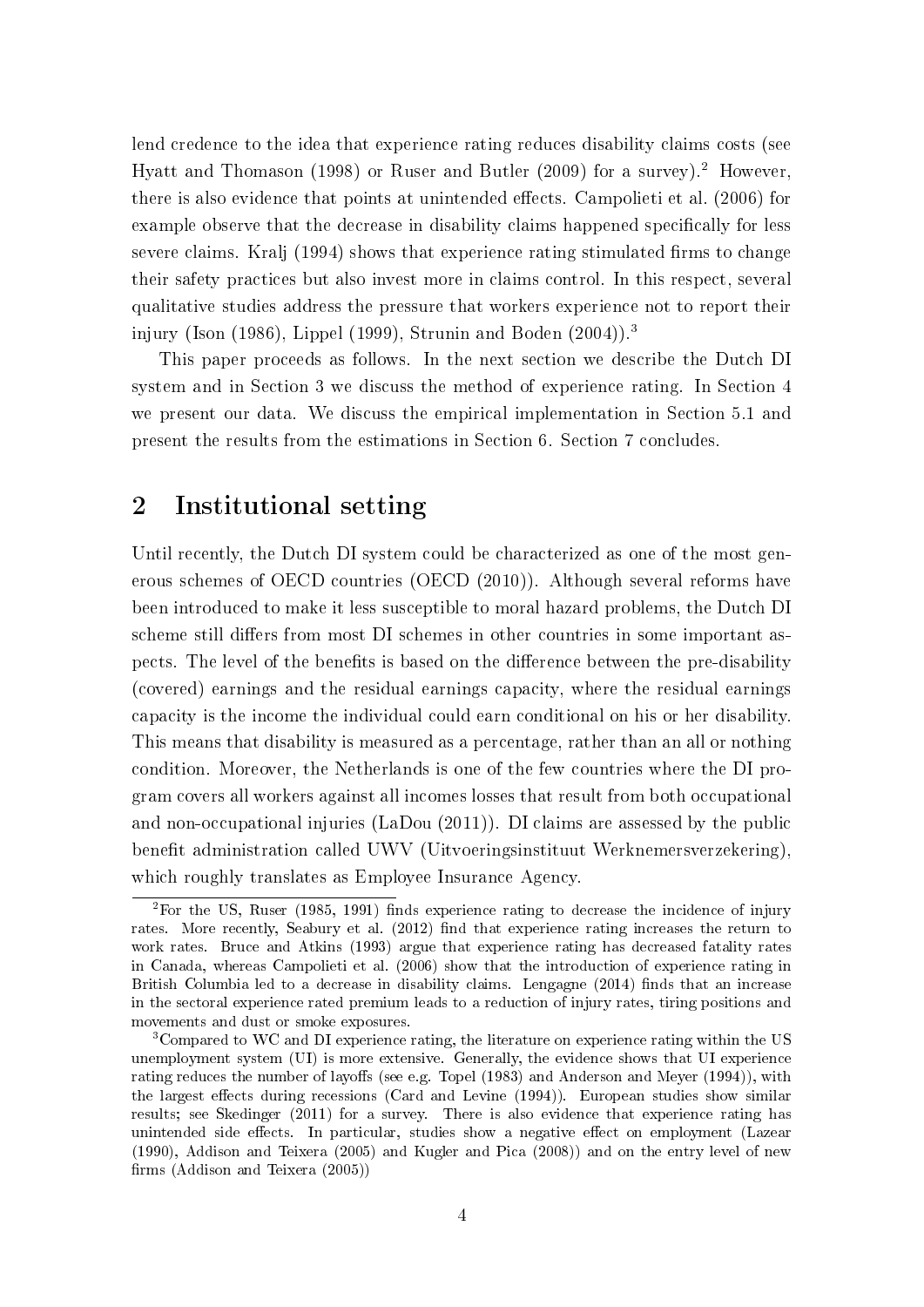Since the introduction of the generous DI scheme WAO in 1967, the Dutch DI stock had been increasing and the DI inflow stayed persistently high (Figure 1). The generosity of the system made it susceptible to moral hazard problems; for both firms and workers the scheme functioned as an attractive alternative pathway into unemployment (Koning and van Vuuren (2007) and Koning and van Vuuren (2010)). Starting from 1996, the Dutch government implemented various reforms that increased employers and workers incentives to decrease DI enrolment (Figure 2). First, the sickness benefit program was privatized in 1996, making employers fully financially responsible for the first year of sickness benefits of their workers. Second, employers incentives were further enhanced by the system of DI experience rating that started in  $1998<sup>4</sup>$  Since then, the DI premium for Dutch firms is based on the actual DI benefit costs of their (former) workers.<sup>5</sup> At this point, it should be stressed here that the ability that firms had (and still have) to deter DI claims was (and still is) only limited, as claims follow automatically after the sickness period has ended. Third, the responsibility of firms was also increased by a more stringent system of gatekeeping that started in 2002. Firms have become responsible for the work resumption of sick workers in their first sick year and had to draft a rehabilitation plan together with the sick worker. DI benefit claims are only considered admissible if they are accompanied by a return-to-work report, containing the original plan and an assessment as to why the plan has not (yet) resulted in work resumption.<sup>6</sup> Fourth, the sickness period that firms are responsible for was extended from one to two years in 2005. Finally, the most recent reform in 2006 entailed the start of two different types of DI benefits: the IVA (Income scheme for Fully Disabled) benefit for the full and permanently disabled and the WGA (Act for Partially Disabled workers) benefit for partial or temporarily full disability.

As Figure 1 shows, there are strong reasons to believe that, all together, the DI reforms have been successful in curbing DI inflow since the start of this century. Koning and Lindeboom (2015) argue that the key to this success has been the intensified role of firms in preventing long-term sickness, absence, and subsequent disability, with a strong emphasis on early interventions. Firm incentives increased the economic urgency among firms to exert sickness and accident prevention and workforce reintegration activities, while the Gatekeeper protocol has facilitated employer awareness and guided firms in their new role. That said, it remains unclear to what extent the experience rating system has contributed to this process.

<sup>&</sup>lt;sup>4</sup>The incentives of sickness benefits and DI experience rating both applied to all employers, including governmental agencies. For the ease of simplicity, in the remainder of the paper we refer to the employers as 'firms', which also includes governmental agencies.

<sup>5</sup>We will explain the calculation of the DI premiums in the next section.

<sup>&</sup>lt;sup>6</sup>See De Jong et al. (2011) for a detailed description of the gatekeeper protocol.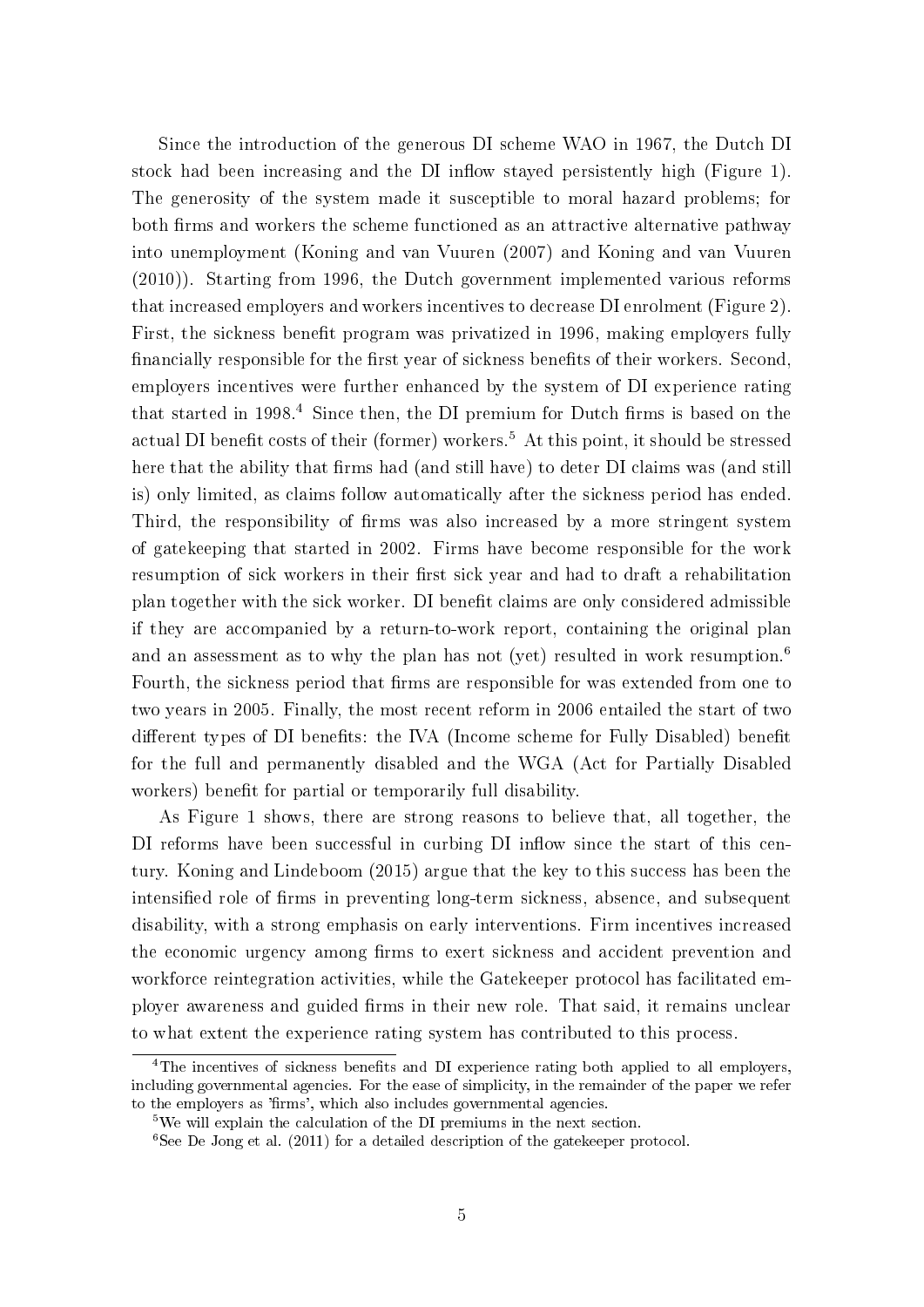Figure 1: Dutch stock and inflow of workers in Disability Insurance as a percentage of the insured population (1967-2012)



Source: Employee Insurance Agency Netherlands

Figure 2: Recent changes in Disability Insurance employer incentives in the Netherlands (1994-2011)

| Privatization sickness benefits.<br>employers pay for first year of<br>sickness |      |      |                                                |      |      | <b>Extension sickness</b><br>Stricter reintegration obligations<br>benefits to 2 years<br>for employers and workers<br>Introduction WGA/IVA |                                                                                     |      |                                        |      |      |      |      |      |      |      |      |
|---------------------------------------------------------------------------------|------|------|------------------------------------------------|------|------|---------------------------------------------------------------------------------------------------------------------------------------------|-------------------------------------------------------------------------------------|------|----------------------------------------|------|------|------|------|------|------|------|------|
| 1994                                                                            | 1995 | 1996 | 1997                                           | 1998 | 1999 | 2000                                                                                                                                        | 2001                                                                                | 2002 | 2003                                   | 2004 | 2005 | 2006 | 2007 | 2008 | 2009 | 2010 | 2011 |
| Introduction<br>experience rating                                               |      |      | No experience<br>rating for small<br>employers |      |      |                                                                                                                                             | No experience rating ER for temporary<br>for new inflow to full<br>and permanent DI |      | and/or partial DI<br>for all employers |      |      |      |      |      |      |      |      |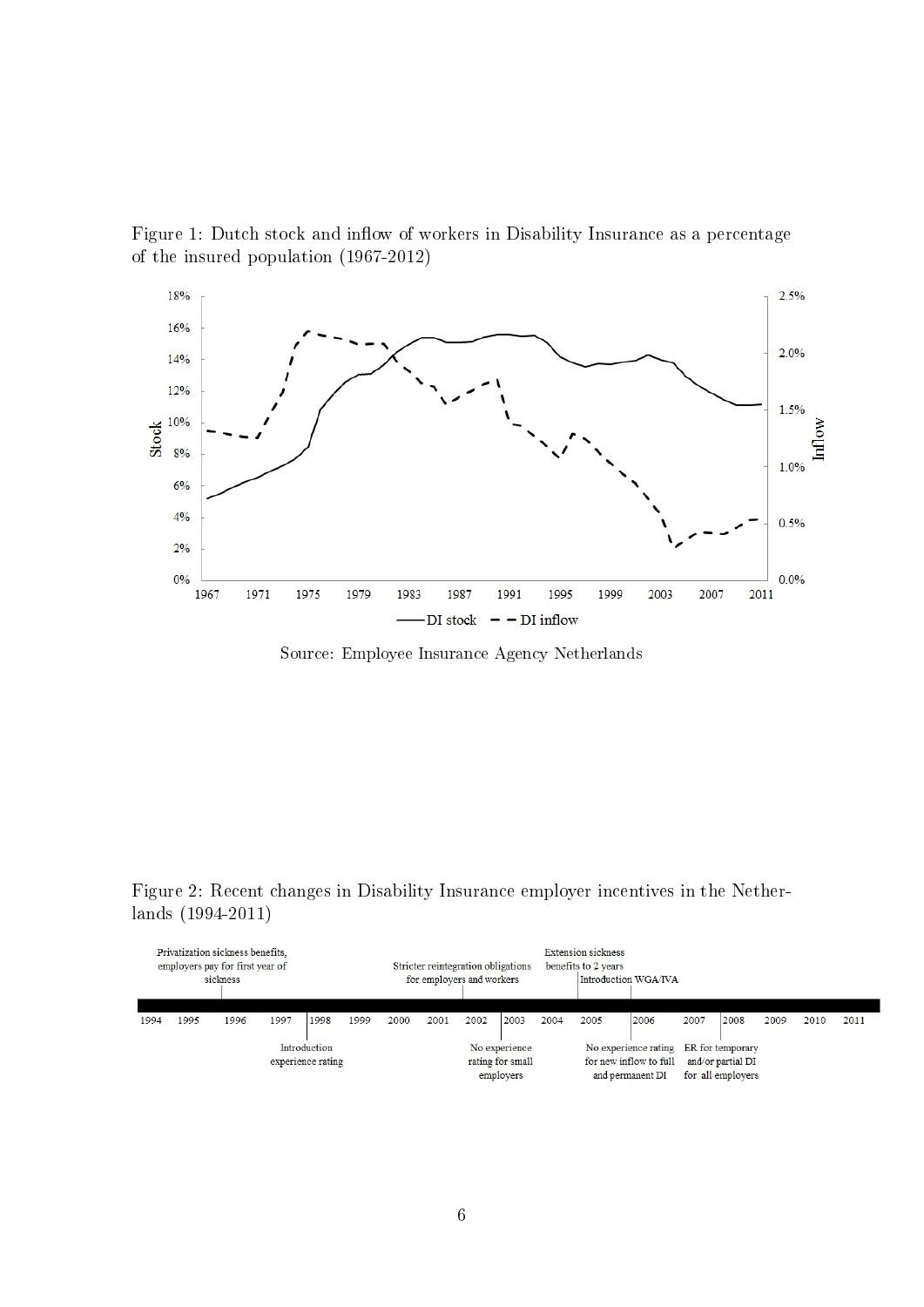# 3 Experience rating in the Netherlands

In this section we explain the calculation of the experience rated DI premium of Dutch firms. We first discuss the general method of calculation of experience rating in 1998, and then present an overview of some changes in the calculation of the premiums over the years. To shed some light on the consequences of these changes, we also assess yearly variation in the size of DI experience rated premiums, measured as a percentage of the total wage costs of a firm.

#### 3.1 Setting of experience rating

To start with, the experience rated DI premium of Dutch firms is based on the individual disability risks of a firm.<sup>7</sup> This disability risk is defined by the Employee Insurance Agency as

$$
d_{it} = \frac{\sum_{s=0}^{T} S_{t-2,t-2-s}}{\sum_{s=0}^{T} W_{t-2-s}/(T+1)}
$$
(1)

where  $S_{t,\tau}$  are the disability costs of firm i in year t for recipients that entered into the program at time  $\tau$  ( $t \geq \tau$ ). These disability costs are divided by the insured wage costs  $W_t$  at time t, so as to obtain the disability risk  $d_t$ . Both the DI benefit costs and the wage sum are registered with a delay of two years and are summed over several successive cohorts of workers. In 1998, the time window for the disability risk was five years, so  $T = 4.8$  The annual wage costs are averaged over the same time window, thus diminishing the potential impact of the volatility in wage costs.<sup>9</sup>

Next, the firm DI premium  $p_{it}$  that follows the individual disability risk is capped by minimum premium  $p_{min}$  and maximum premium  $p_{max}$ :

 $7$ The introduction of experience rating was combined with the possibility for firms to opt out from the public system and bear the risk on their own. Opting out implied that firms became responsible for DI prevention and reintegration activities of their workers. When opting out, firms could choose between self-insurance and warrant the continued payment of DI benefits that were already ongoing, or private insurance. Firms were not allowed to switch back from private to public insurance for at least three years after opting out. Hassink et al. (2014) show that opting out had no effect on DI inflow rates and for that reason we do not expect opting out to change the incentive of DI experience rating.

<sup>&</sup>lt;sup>8</sup>In some cases, the information that is needed to calculate the disability risk may be incomplete, e.g. for starting firms, or when for some period there are no workers at a particular firm. The disability cost percentage is then calculated over the longest available time window, and subsequently rescaled to a time window of five years.

<sup>9</sup>This way of smoothing also results in some cross subsidization of the experience rating system: when multiplying the disability cost percentage with the current wage costs, firms with high wage costs growth rates will pay more than their disability costs, and downsizing firms less than that.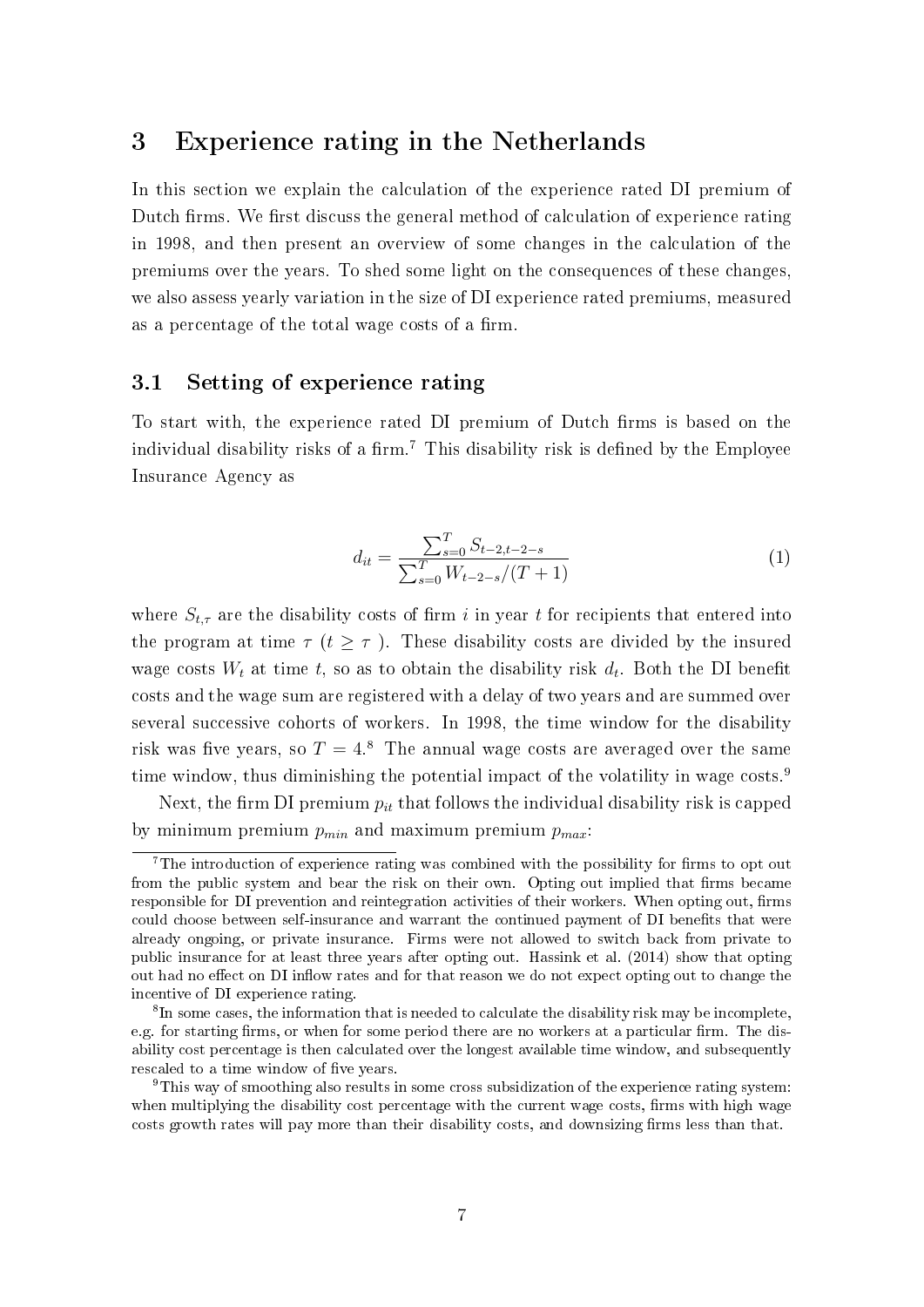$$
p_{it} = min(p_{min} + d_{it}, p_{max})
$$
\n(2)

This means that every firm pays at least a uniform minimum premium.<sup>10</sup> Using a maximum premium also implies that the experience rating system is 'incomplete' to some extent: higher disability costs result in proportionate increases in the DI premium up to the maximum premium, but over-users do not pay the additional costs they impose on their system. Next to DI benefit costs that originate from firm start-ups and firm bankruptcies, the costs of over-users are financed by the minimum premiums.

The values of the minimum and maximum premium vary with respect to firm size, the argument being that small firms are more susceptible to (exogenous) variation in their DI cost percentage. Initially, small firms were defined as having total wage costs that are smaller than the average wage costs per worker in the Netherlands, multiplied by 15 (workers). Maximum premiums are set equal to four times the average premium for large firms and to three times the average premium for small firms. Then, using an iterative algorithm, the minimum premiums are set at the level that balances the total disability costs with the collected premiums. As DI cost percentages of small firms are more likely to be bounded by the maximum, the minimum premium is higher for small firms.

#### 3.2 Experience rating over the years

Over the years, the calculation method of DI experience rating has not changed fundamentally. This however does not mean that the effective impact of experience rating on individual DI premiums has remained constant over time. Most importantly, experience rating was abolished for firms that were registered as 'small' in 2003 and replaced by a system of sectoral premium rates. Moreover, the coverage of experience rating was further reduced in 2004, as the group of 'small' firms was extended from 15 to 25 times the average wage in the Netherlands.<sup>11</sup> Since 2008. however, experience rating was re-introduced for smaller firms, but its coverage applies to the DI benefit costs of the old WAO scheme and the new WGA scheme for temporary and/or partial disability. As the share of these two benefits is decreasing, the total DI costs that are experience rated will slowly decrease over time.

Due to these changes, yearly variation in the potential range of the experience

 $10$ For ease of exposition, we abstract from any differences in DI benefits that stem from the delay in the experience rating system of two years. More specifically, if the current average DI risk exceeds (is smaller than) the DI risk at t - 2, the premiums will be increased (decreased) proportionally.

<sup>&</sup>lt;sup>11</sup>Note that this implies that firms with wage costs between 15 to 25 times the average wage, were still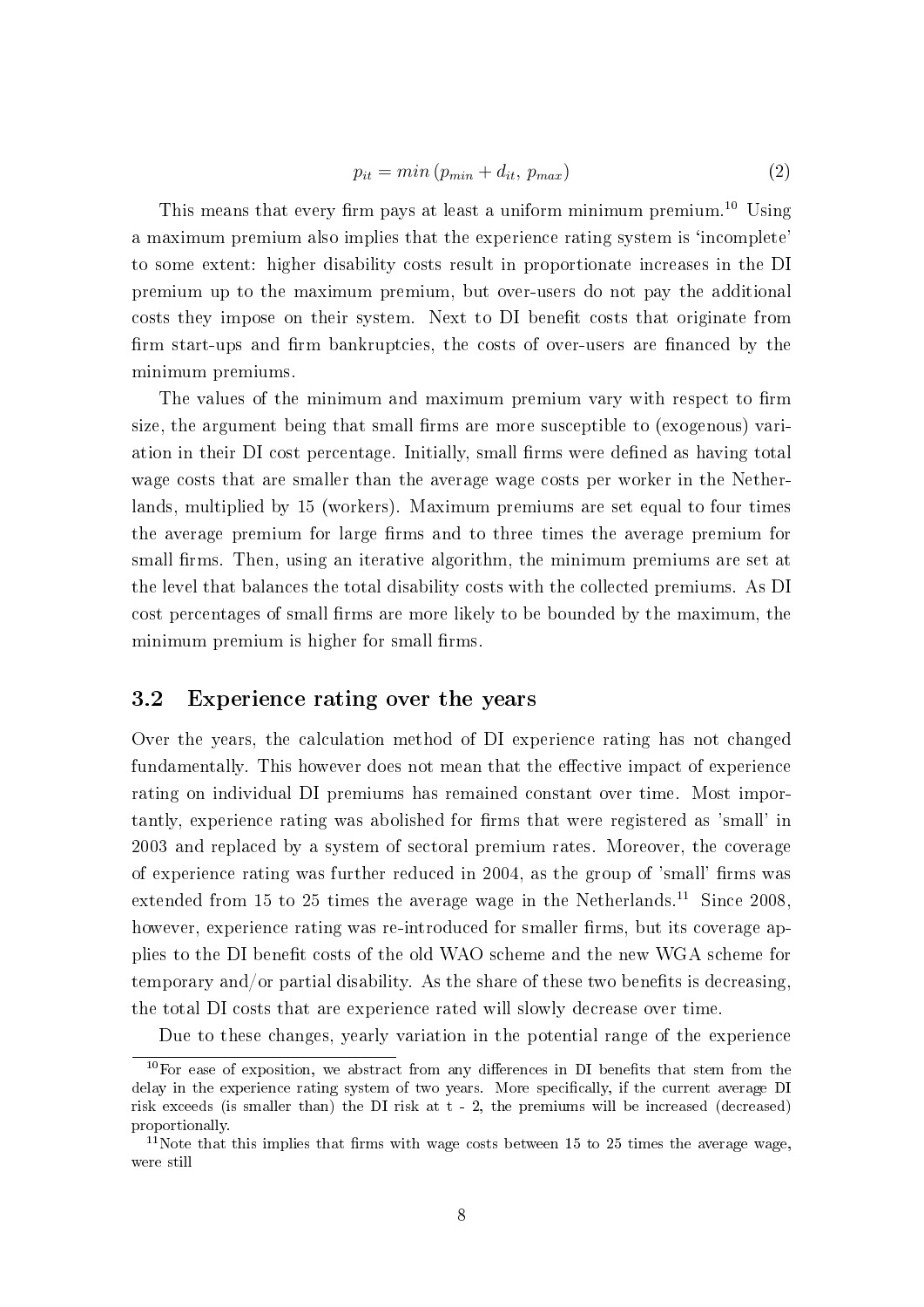Figure 3: Range of experience rated DI premiums of employers, measured as percentage of wage costs and stratified with respect to firm size  $(1998-2013).<sup>12</sup>$ 



Source: Own calculations, based on UWV data

rated premiums is substantial (see Figure 3). With additional DI benefit cohorts that were added to the individual disability risk, the spread of experience rated premiums increased in the first years of DI experience rating between 1998 and 2003. Next, the extension of sick leave benefits and the introduction of the Gatekeeper protocol caused the range of experience rated premiums to decrease. Since 2007, the spread of the premiums have remained relatively stable over time.

Figure 4 presents the distribution of the premiums for all firms. Clearly, the vast majority of the small firms - that do not have disabled workers assigned to them pay the minimum premium. In the years 1999-2002, around  $5\%$  of the small firms paid the maximum premium; in 2008-2011 this percentage decreased to around 3%. While most small firms pay either the minimum or maximum premium, the majority of the rms that are classied as 'large' pay a premium between the minimum and maximum premium.

 $12$ The size of the firm is defined by UWV. A firm is defined as small if the total wage costs of the firm, measured with a delay of two years, are less than 15 times the average wage. In 2004 this threshold was increased to 25 times the average wage.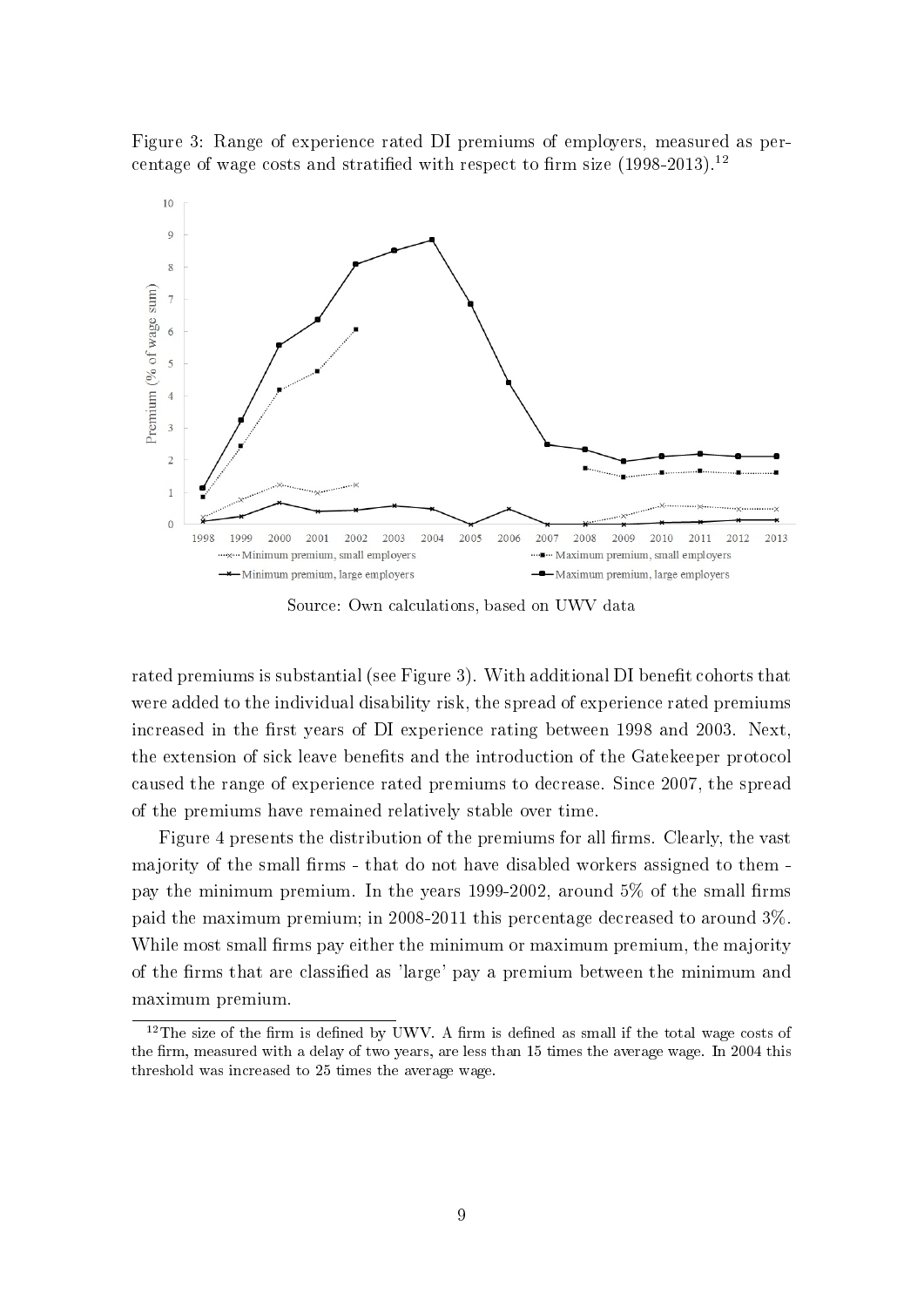Figure 4: Distribution of experience rated DI premiums of firms: minimum premiums, maximum premiums, and premiums in between minimum and maximum  $(1999-2011).$ 



Source: Own calculations, based on data from UWV

## 4 Data

We use various administrative data sets from Statistics Netherlands that contain information on DI benefits and employment spells that are observed from 1999 to 2011 These data sets can be linked with unique firm and worker identifiers. Unfortunately, the data sets from Statistics Netherlands use a different firm classification system than the Employee Insurance Agency (UWV) does, causing incomplete matching. Although this information is not required to estimate the impact of experience rating on the DI inflow and DI outflow of firms, it is necessary to assess the effect of DI premiums on the probability of firm exits. For this reason, inferences that are made on firm exits are based on data from UWV only, with less individual characteristics as control variables and a shorter time period that is under investigation.

## 4.1 Data Statistics Netherlands

In our analysis, the key variable that is needed to assess the impact of experience rating is the size of the total wage costs of a firm. This variable, which is measured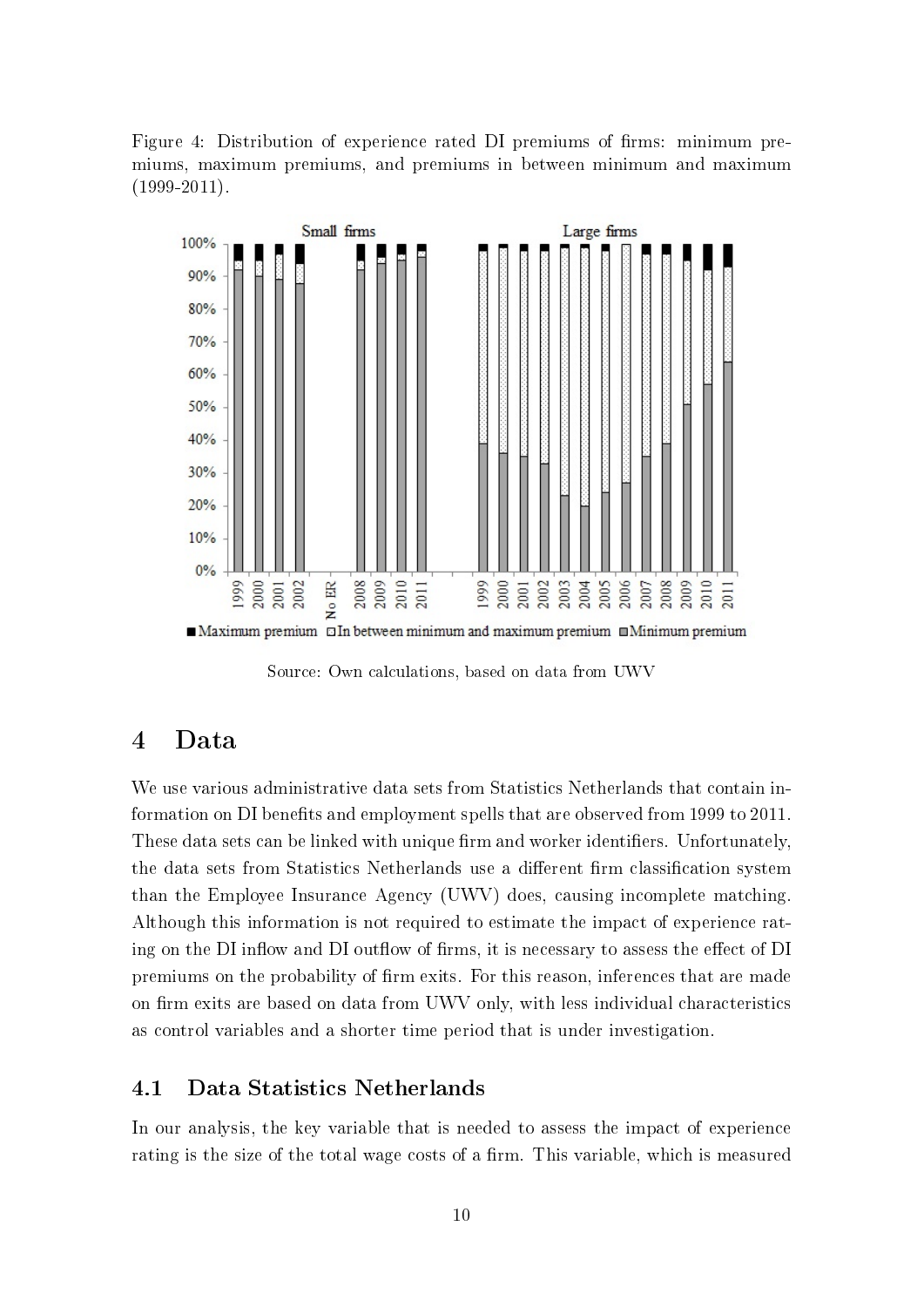| Table 1: Percentage of firm observations with incorrect firm size status in data from |  |
|---------------------------------------------------------------------------------------|--|
| Statistics Netherlands, by the actual firm size, $2001-2011.^a$                       |  |

| Actual size 2001 2002 2003 2004 2005 2006 |  |                                             |  | 2007 2008 | 2009 | 2010 2011 |  |
|-------------------------------------------|--|---------------------------------------------|--|-----------|------|-----------|--|
| Small                                     |  | 3.3 3.8 1.7 1.6 1.3 0.9 0.9 1.0 0.4 0.5 0.5 |  |           |      |           |  |
| Large                                     |  | 9.1 9.6 8.9 6.8 6.4 6.4 5.7 6.7 6.4 4.5 4.6 |  |           |      |           |  |
| Alll                                      |  | 4.3 4.8 2.9 2.2 1.9 1.3 1.3 1.5 1.0 0.8 0.8 |  |           |      |           |  |

 $a$  Actual firm size follows from UWV data, as UWV defines the size of the firm. A firm is defined as small if the total wage costs of the firm, measured with a delay of two years, are less than 15 times the average wage. In 2004 this threshold was increased to 25 times the average wage.

with a time lag of two years by UWV, determines whether firms are classified as small or large in the experience rating system. In principle, we can use information of wage costs from Statistics Netherlands only to infer whether firms were experience rated, or not. There are however two limitations to this approach. First, firms in the data from Statistics Netherlands may consist of different plants with distinct experienced rated premiums. An example is a large chain of supermarkets in the Netherlands. Statistics Netherlands merges these supermarkets to one large firm while UWV regards them as different firms with different risk premiums. To solve this matter, we restrict our analysis to firms with single plants.<sup>13</sup> As a result, we lose around  $20\%$  of the firms and  $30\%$  of the workers in our sample. These are predominantly larger firms.<sup>14</sup>

The second limitation concerns the exact calculation of wage costs in the data of Statistics Netherlands, which may differ from UWV. To shed more light on this matter, Table 1 displays the size of these measurement errors for the sample of firms that can be linked to the data from UWV. For the vast majority of firms, we do not observe measurement errors that affect the classification of firms. We wrongly classify 3.3% of the small firms as large in 2001, whereas  $9.1\%$  of the large firms is wrongly classified as small in the same year. Moreover, the size of measurement error decreases over time, up to  $0.5\%$  for small firms and  $4.6\%$  for large firms in 2011. Since we are using a difference-in-difference approach and the percentage of wrongly classified firms is relatively small, we do not expect a large estimation bias. If anything, we would underestimate the potential effects of the removal of experience rating for small firms.

Table 2 summarizes the main characteristics of the combined data sets from Statistics Netherlands. It should be stressed that we only present the statistics

 $13$ For example in 2009 91% of the firms in the UWV data correspond to exactly one firm in the data of Statistics Netherlands,  $7\%$  to two firms,  $2\%$  to three or more firms.

 $14$ In Section 6, we will check for the sensitivity of our data selection by repeating the analyses with data sets where we include all firms.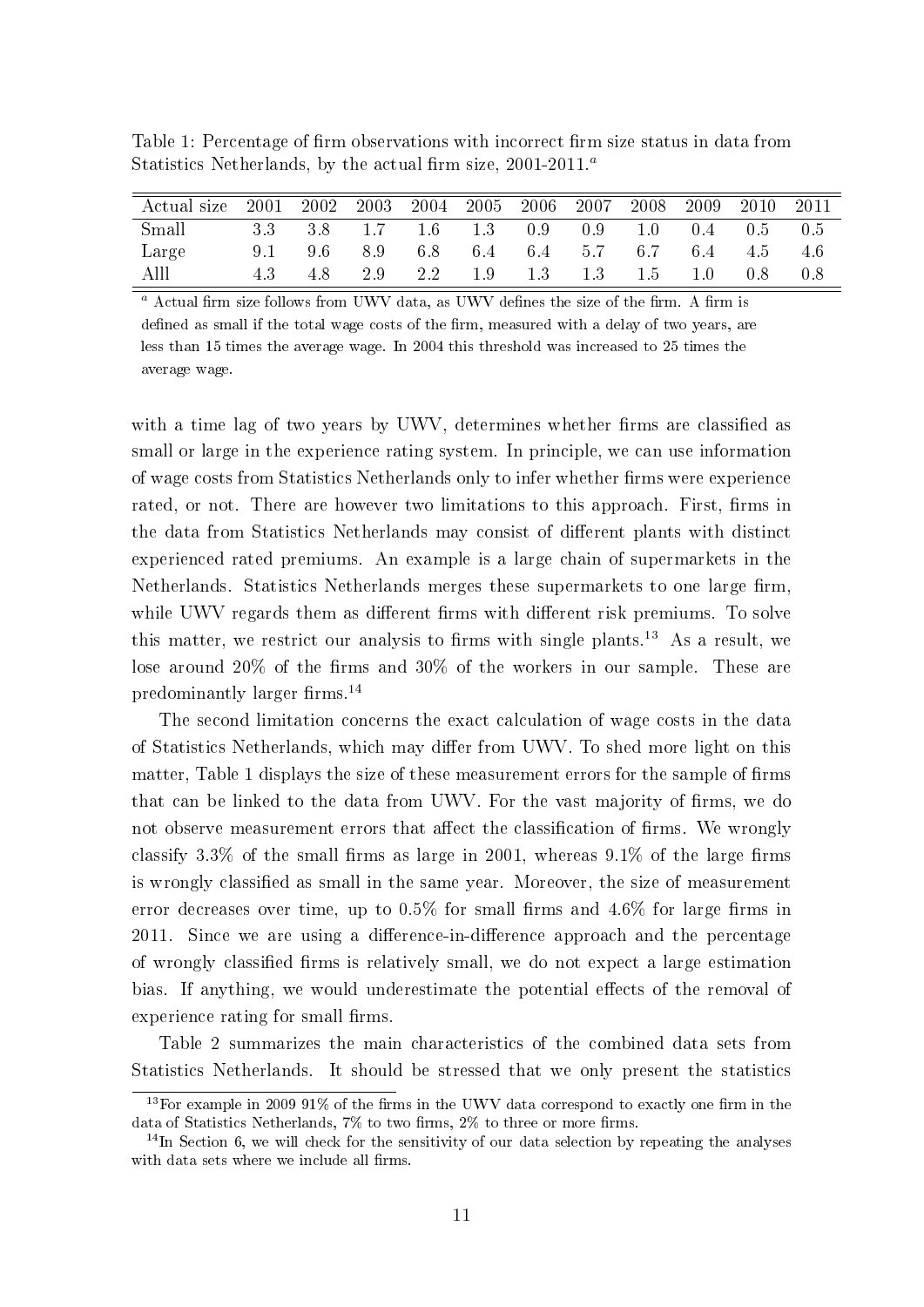for the firms with a single plant. The data also includes governmental agencies, as DI experience rating also applies to these employers. In the table, both the number of firms and the number of workers are decreasing over time. The number of workers is decreasing faster, leading to a decrease in the average firm size in our sample. The trade sector is the largest, followed by the industrial sector, health care and business. In addition, the percentage of men is decreasing over time while the percentage of immigrants is increasing. Finally, it should be noted that the statistics on DI recipients only represent benefits of individuals who were assigned to a firm. Over the years, we see a decrease in the percentage of individuals with DI benefits, especially since the introduction of the new WGA and IVA schemes in 2006. This is the result of the more restrictive system definition of disability since then.

## 4.2 Data Employee Insurance Agency (UWV)

As mentioned earlier, the information on experience rated DI premiums of firms from UWV is needed to estimate the effect of experience rating on firm exits.<sup>15</sup> Although the data from UWV do not contain a unique firm identifier prior to 2009, firms can be linked to firms in successive years by using information on total wage costs and sector identifiers. With firm wage costs that are observed for previous years, we observe four successive wage costs that can be used to track down unique firms over time.<sup>16</sup> In doing so, we can only link firms up to the year  $2007$ <sup>17</sup> Moreover, we have to exclude firms from the sectors health care, trade and agriculture, because UWV changed the definition of these sectors over time.

Table 3 shows descriptive statistics for the resulting firm data of UWV. As the table shows, the percentage of large firms and the average wage costs are increasing over time. Each year, on average  $8\%$  of the firms enter the market for the first time, but with substantial differences over the years. The average premium and risk percentage are somewhat smaller than the national average (see Figure 3). Further, we observe a decreasing percentage of firms in the industrial sector and an increasing percentage in the business sector. Most notably, the percentage of firm exits varies considerably over the years. It starts at the high level of 11% in 1999, but drops to  $5.5\%$  in the next year. In the following years it fluctuates around 7.5%.

 $15$ The majority of firms will exit because of bankruptcy. Data from Statistics Netherlands show that 84% of the firm exits between 2001 and 2005 were due to bankruptcy, 3% because of merges and take-overs and 14% was caused by administrative reasons. We are not able to distinguish the different reasons for exits in the UWV data.

 $16$ This way, we are also able to link the data set of UWV to the data of Statistics Netherlands, but only for those firms that still existed in 2009. We use this balanced panel in the robustness checks.

 $17$  For the year 2008 we only observe the wage costs of one previous year instead of four. This substantially increases the probability of measurement errors, especially for smaller firms.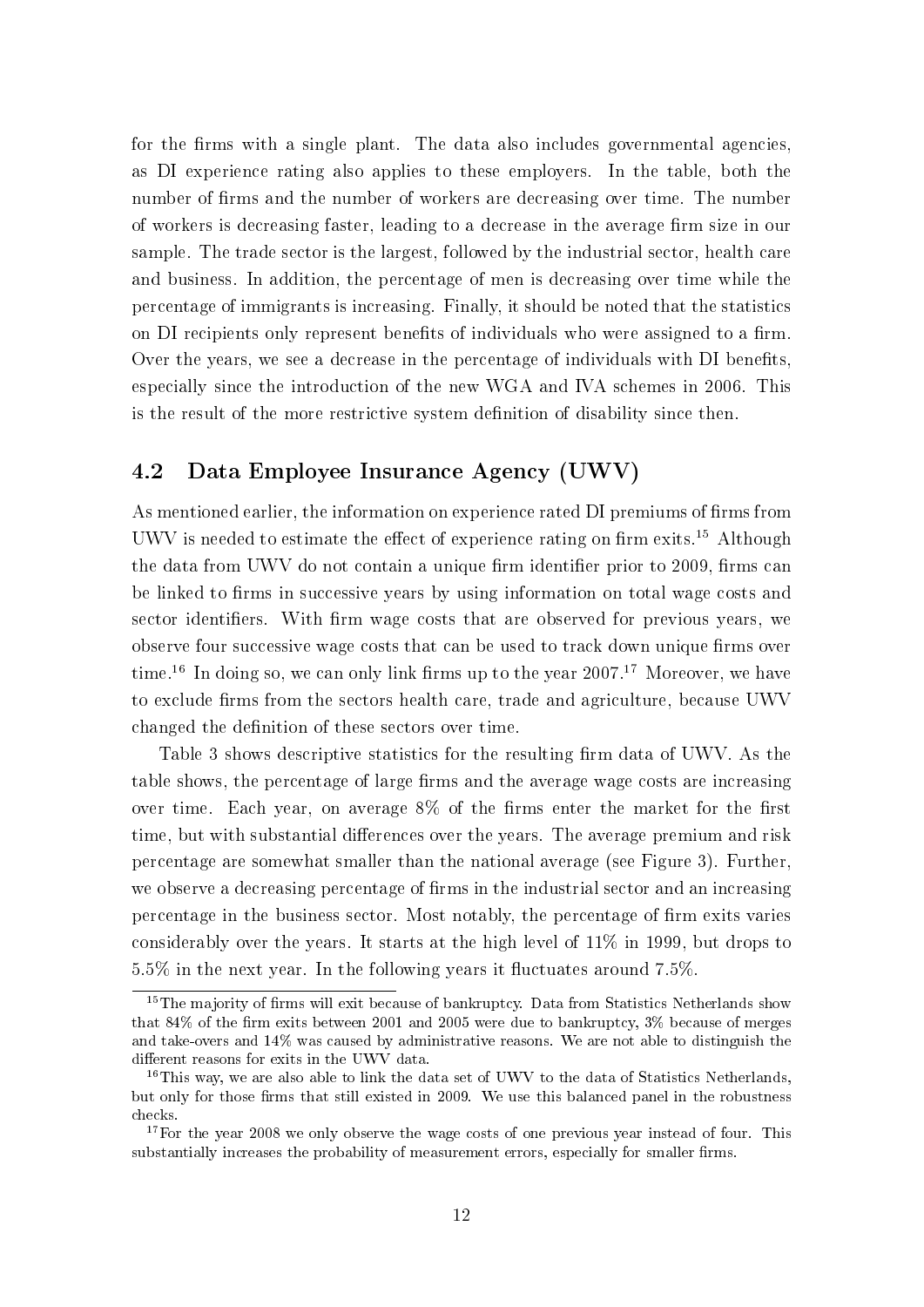|                                            | 2001         | 2003         | 2005         | 2007      | 2009            | 2011                 |
|--------------------------------------------|--------------|--------------|--------------|-----------|-----------------|----------------------|
| Number of firms                            | 252,400      | 216,254      | 203,503      | 122,542   | 157,129         | 151,689              |
| Number of workers $(x1,000)$               | 6,803        | 5,908        | 5,582        | 3,214     | 4,108           | 3,534                |
| Average of firm size                       | $27\;0$      | $2\,7.3$     | 27.4         | 26.2      | $26.1\,$        | $23.3\,$             |
| $%$ of large firms                         | 8.4          | 9.4          | 9.4          | $8.2\,$   | $8.9\,$         | $5.6\,$              |
|                                            |              |              |              |           |                 |                      |
| <i>Sector</i> $(\%)$<br>- Trade            |              |              |              |           |                 |                      |
|                                            | 23.1<br>13.7 | 23.0<br>14.4 | 23.2<br>14.5 | 26.7      | $25.2\,$        | $22.9\,$<br>$10.7\,$ |
| - Industrial                               |              |              |              | 15.8      | 14.1            |                      |
| - Business                                 | 10.9         | $10.8\,$     | $11.5\,$     | $11.7\,$  | 12.7            | $10.7\,$             |
| - $Health$                                 | $11.0$       | 11.3         | 11.1         | $13.1\,$  | $11.4\,$        | $11.6\,$             |
| - Food                                     | $9.1\,$      | 9.1          | 8.8          | $10.0\,$  | $9.3\,$         | $9.5\,$              |
| Worker characteristics                     |              |              |              |           |                 |                      |
| Average age                                | 36.8         | 378          | 38.5         | 38.3      | 38.9            | $39.8\,$             |
| Male $(\%)$                                | $53.1\,$     | $52.4\,$     | 51.6         | $51.2\,$  | $50.3\,$        | 48.1                 |
| Immigrant $(\%)$                           | $16.7\,$     | $16.5\,$     | 16.4         | $16.8\,$  | 17.9            | 18.4                 |
| Permanent contract $(\%)$                  |              |              |              | $72.0\,$  | 68.9            | $69.5\,$             |
| Pre-disability earnings $(\in)$            | 19,955       | 21,513       | 22,253       | 23,284    | 26,023          | 27,475               |
| Characteristics DI recipients <sup>a</sup> |              |              |              |           |                 |                      |
| Number of DI recipients                    | 195,973      | 220,445      | 187,095      | 80,762    | 81,338          | 69,174               |
| DI, % of workers                           | 3.6          | 4.5          | 4.0          | $2.9\,$   | $2.3\,$         | $2.3\,$              |
| - % WAO                                    | 100          | 100          | 100          | 84.6      | 60.8            | $41.3\,$             |
| - $\%$ WGA                                 |              |              |              | 12.3      | 30.4            | 43.7                 |
| - $\%$ IVA                                 |              | ÷            | ä,           | 3.1       | $\!\!\!\!\!8.8$ | $15.0\,$             |
| - % Fully disabled                         | 48.8         | $50.2\,$     | 49.0         | $52.0\,$  | $55.9\,$        | $59.1\,$             |
| Inflow into disability                     | 65,861       | 40,828       | 14,267       | 11,043    | 11,381          | 9,559                |
| Inflow, % of workers                       | $1.2\,$      | 0.8          | 0.7          | $\rm 0.4$ | $0.3\,$         | $0.3\,$              |
| Outflow from disability                    | 22,417       | 22,345       | 22,886       | 5,691     | 4,913           | 4,021                |
| Outflow, % of workers                      | 0.4          | 0.4          | 0.5          | $\rm 0.2$ | $0.1\,$         | $0.1\,$              |
| Average annual DI benefits $(\epsilon)$    | 6,714        | 9,150        | 10,567       | 12,328    | 13,469          | 14,321               |

Table 2: Descriptive statistics of the Statistics Netherlands data for all firms with one plant, for the years 2001 to 2011 (only odd years are shown).

 $\,^a$  DI statistics only include the DI spells of individuals that could be linked to a firm. If an individual has not been employed for the last five years, the DI spell is not included as well. This explains why the number of worker observations is considerably smaller than the total DI inflow.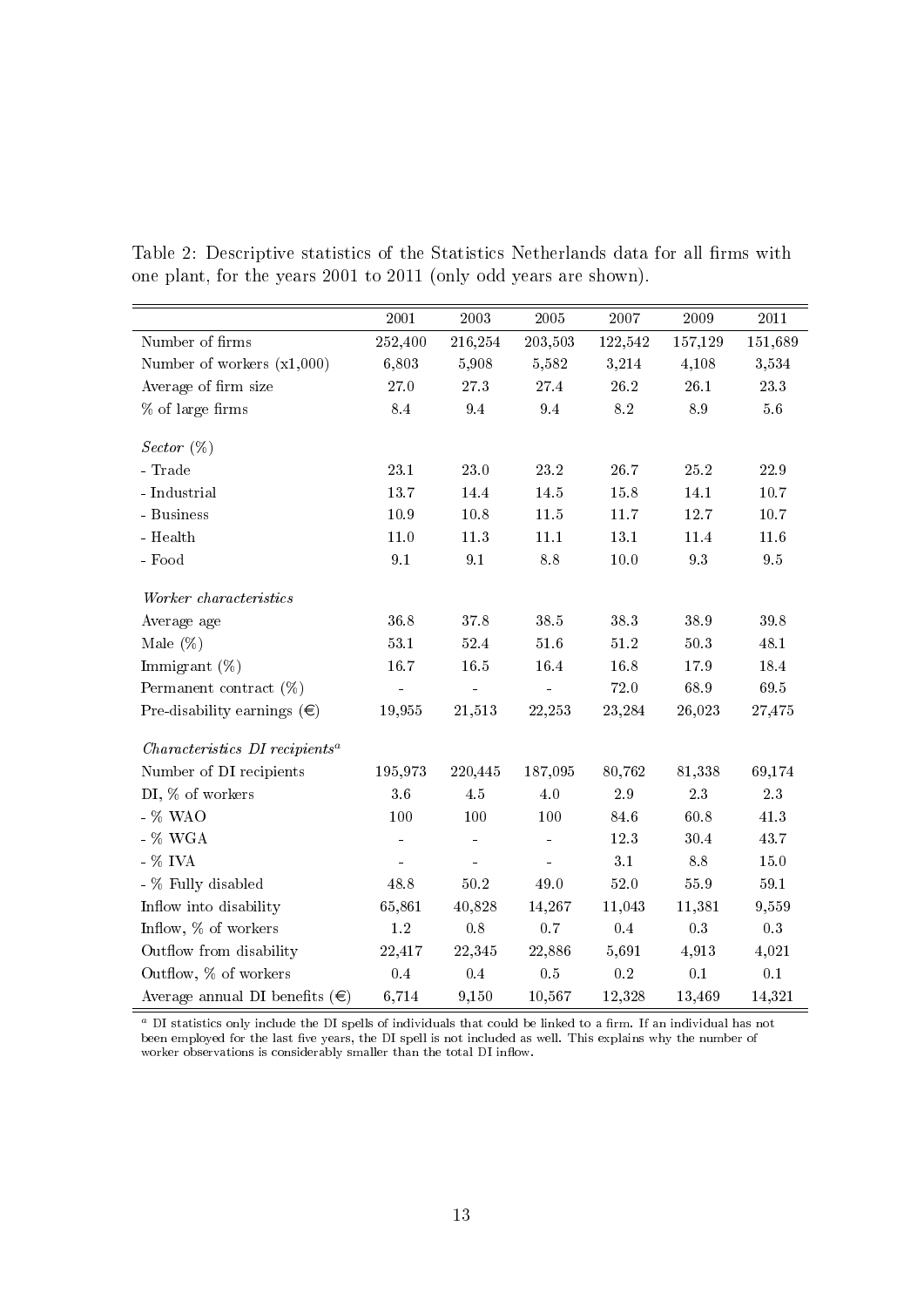|                                           | 1999 | 2000 | 2001 | 2002 | 2003 | 2004 | 2005 | 2006 |
|-------------------------------------------|------|------|------|------|------|------|------|------|
| % of large firms                          | 10.4 | 11.7 | 11.8 | 11.8 | 11.3 | 11.8 | 11.6 | 11.6 |
| % of new firms                            | 10.0 | 4.9  | 9.2  | 89   | 10.5 | 10.1 | 6.4  | 5.8  |
| Average wage costs $(\epsilon, x1,000)^a$ | 445  | 523  | 550  | 569  | 612  | 620  | 628  | 646  |
| Average DI premium <sup>b</sup>           | 0.86 | 1.45 | 1.32 | 1.63 | 2.30 | 1.92 | 1.19 | 0.73 |
| Average risk percentage                   | 1.14 | 1.23 | 1.27 | 1.37 | 1.35 | 1.21 | 1.23 | 1.15 |
|                                           |      |      |      |      |      |      |      |      |
| <i>Sector</i> $(\%)$                      |      |      |      |      |      |      |      |      |
| - Food                                    | 16.3 | 15.9 | 16.1 | 16.0 | 16.5 | 16.4 | 16.3 | 16.3 |
| - Industrial                              | 27.8 | 27.9 | 27.5 | 27.0 | 26.9 | 26.3 | 25.9 | 25.8 |
| - Business                                | 26.1 | 25.6 | 26.4 | 26.9 | 28.4 | 28.7 | 29.2 | 29.8 |
| - Construction                            | 12.9 | 13.5 | 13.3 | 13.5 | 13.9 | 12.9 | 12.6 | 12.0 |
|                                           |      |      |      |      |      |      |      |      |
| % of firm exits                           | 11.0 | 5.5  | 7.9  | 8.5  | 8.4  | 6.3  | 7.7  | 6.2  |
| Number of firms $(x1,000)$                | 177  | 165  | 172  | 174  | 178  | 181  | 181  | 178  |

Table 3: Descriptive statistics of the data sets of UWV that are used in the firm exits analysis, selected data from UWV (1999-2006).

<sup>a</sup> Measured with a delay of two years;  $\frac{b}{b}$  Percentage of average wage costs

# 5 Empirical implementation

## 5.1 General estimation strategy

Obviously, the major goals of the experience rating scheme in the Netherlands entailed the increase of preventative and reintegration activities. In line with this, one would expect a decrease in the inflow into DI and an increase of the outflow out of DI of those disabled workers that were assigned to firms. Our aim is to test whether experience rating had these intended effects on DI, but also an unintended effect, namely increased firm exits.<sup>18</sup> For this purpose, we will use a difference-in-difference approach that exploits the removal of experience rating for small firms in 2003, as well as its re-introduction for small firms in  $2008<sup>19</sup>$ 

Throughout our analysis, a special interest lies in the impact of (other) reforms that may have altered the effectiveness of DI experience rating. As explained in Section 2, in 2005 the sickness benets period has been extended to two years and the new DI scheme was enacted in 2006. It is likely that the reform in 2005 led to a

 $18$ Another potential effect of DI experience rating could be substitution to Unemployment Insurance (UI) benefits, reflected in a higher level of UI benefits per (former) worker. However, we are not able to identify this effect because the common trend assumption for this outcome variable was rejected, even when we controlled for economic conditions per sector.

 $19A$  different estimation strategy could be to estimate the effects using a regression discontinuity design. This approach is less appropriate in our case, since many firms in a close interval around the threshold switch from being classified as small to large. We would expect smaller effects of experience rating for this group of firms than for firms that are consistently classified as small or large.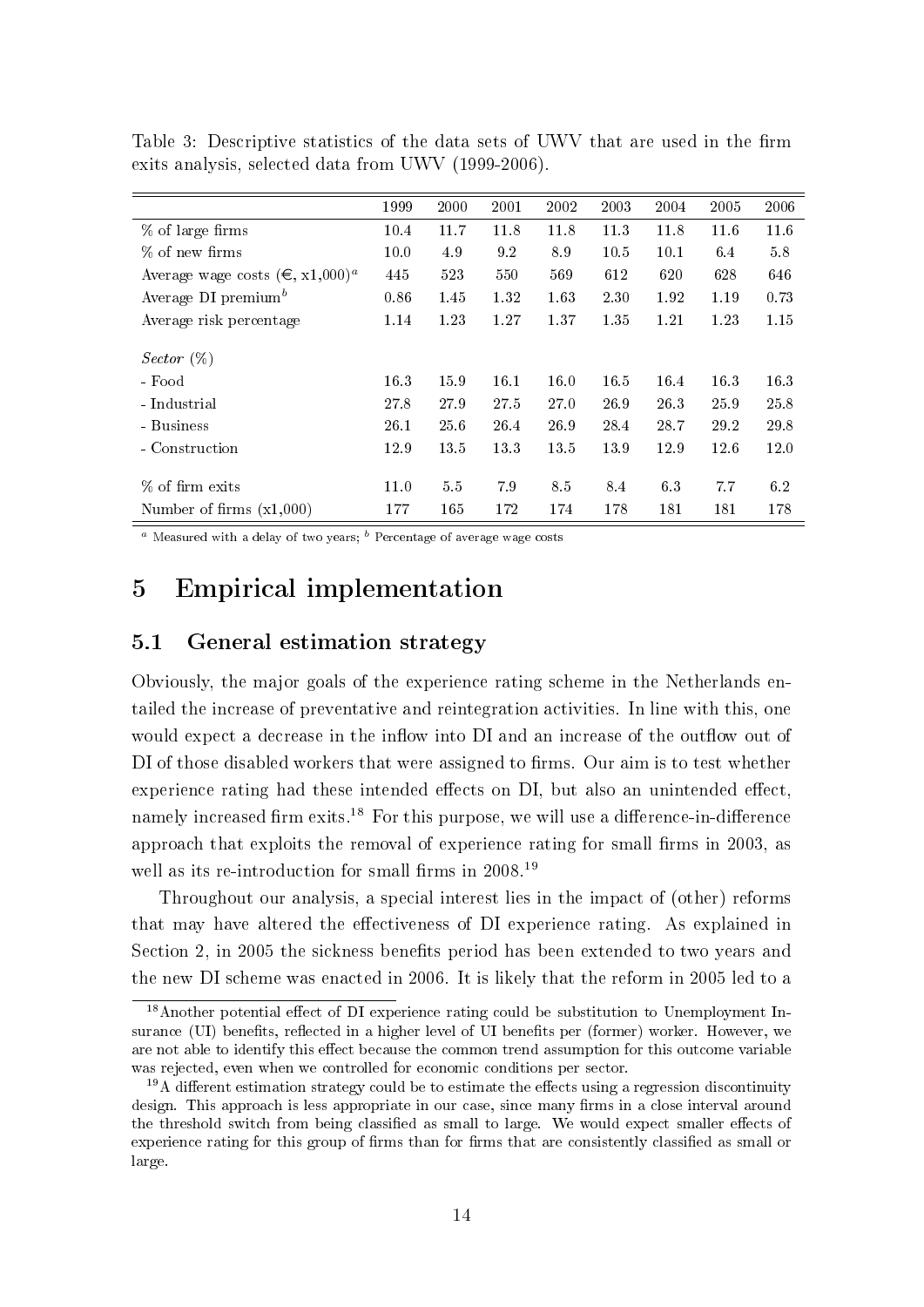lower DI inflow rate, with DI recipients having more severe impairments, compared to the period when the assessment of claims was performed after one year of sickness benefit receipt.

Since both reforms in 2005 and 2006 have changed the size and composition of the DI inflow substantially, we will split our analyses of DI inflow and outflow in two parts: before and after 2005. As there was hardly any inflow into DI in the year 2005, we drop this year from our analysis.<sup>20</sup> In effect, we thus have two different treatment groups that are used in the estimation of DI inflow and DI outflow: small firms for which experience rating was removed in 2003-2004, and the small firms in 2006-2007 before experience rating was reintroduced. The treatment group in the analysis of the effect on firm exits consists of small firms for which experience rating was removed between 2003 and 2006.

## 5.2 Identification issues

Essentially, our research design for all models relies on three identifying assumptions. First, the difference-in-differences setup assumes the outcome measures of treatment and control group share a common time trend. Second, firms should not anticipate the wage costs threshold that determines the experience rating incentive. Third, there should be no firms that switch between the treatment en control group over time.

First, the common trends assumption implies that sick or disabled individuals who were employed at a small firm respond similarly to economic conditions as individuals who were employed at large firms. This seems to be a plausible assumption. The common trends assumption appears stronger for firm exits, since the effect of an economic crisis on bankruptcies or mergers can be different for small and large firms.

As an eyeball test on the validity of the common trends assumption, Figure 5 explores the evolution of DI inflow and DI outflow as pre-treatment trends. The upper figure shows the inflow into  $DI$  as a percentage of the total numbers of workers for small and large firms in the years 1999-2004. Before the reform, we observe a similar trend in inflow for the different sizes of firms. The second figure shows the share of the DI inflow that leaves DI within the first year of DI benefit receipt. Again, for small firms the pattern looks similar to that of large firms. The bottom panel shows the percentage of firm exits.<sup>21</sup> In general, the pattern for small and

<sup>&</sup>lt;sup>20</sup>Individuals who started collecting sickness benefits in 2004 would not enter DI in 2005 because of the introduction of the second sick year. Only individuals who started collecting sickness benets before 2004 but did not receive DI benets in 2004, for example because of an appeal of an earlier dismissal to DI benefits, could enter DI in 2005.

<sup>&</sup>lt;sup>21</sup>Note that a firm exit can also be caused by merging or administrative reasons.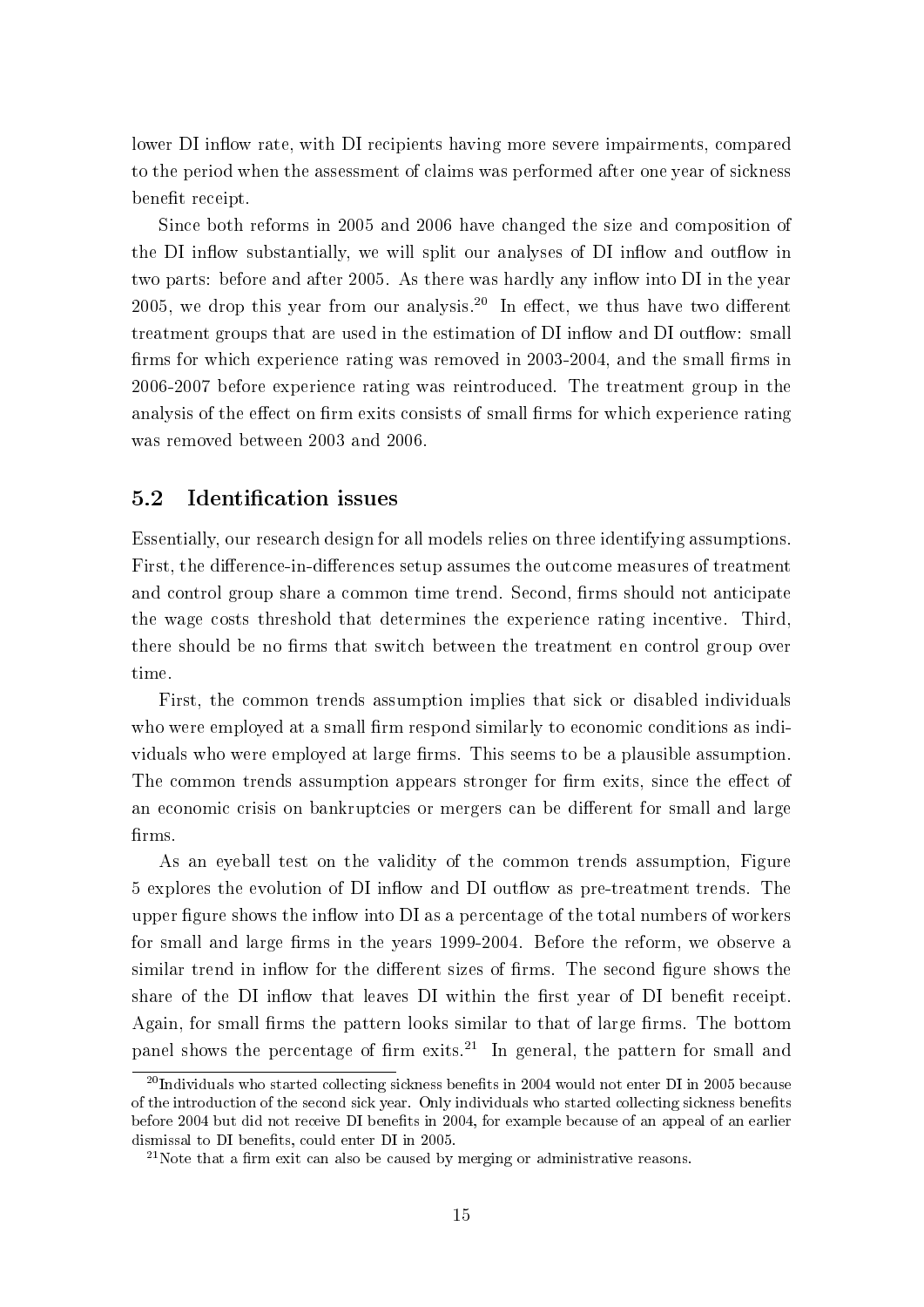| Actual size                                                                |  | 2002 2003 2004 2005 2006 2007 2008 2009 2010 2011 |  |  |  |  |
|----------------------------------------------------------------------------|--|---------------------------------------------------|--|--|--|--|
| Small to large 0.7 0.7 1.0 0.6 0.3 0.3 0.5 0.6 0.2 0.2                     |  |                                                   |  |  |  |  |
| Large to small $4.8$ $4.3$ $7.0$ $5.6$ $4.8$ $5.0$ $5.6$ $1.6$ $5.6$ $2.9$ |  |                                                   |  |  |  |  |

Table 4: Percentage of firm that switch from small to large or reverse, based on the experience rating threshold of the wage costs  $(2002-2011).<sup>a</sup>$ 

 $a$  The wage costs are measured with a delay of two years. Before 2004 the experience rating threshold was equal to 15 times the average wage, after 2004 it was equal to 25 times the average wage.

large firms is similar, but we do observe a larger increase of firm exits for large firms in 2002 and 2003.<sup>22</sup> This suggests that more formal analyses are needed to test for the validity of the common trends assumption. We will perform such analyses in the next section, as robustness checks to our benchmark models.

Our second assumption is that firms do not anticipate the wage costs threshold that determines the experience rating incentive. Such anticipation effects would occur if firms keep the wage costs just below the threshold to avoid experience rating, or reverse. We argue that such effects are not likely to occur, since the threshold is set in the year before the actual year of experience rating and it applies to the wage costs of two years ago. This is confirmed by Figure 6 which displays the distribution of firms with total wage costs around the threshold of experience rating. In particular, there is no evidence that the wage costs of firms concentrate just below the threshold value. We have also tested this formally with the discontinuity test that is suggested by McCrary (2008). The null hypothesis of a continuous wage sum around the threshold could not be rejected for any year between 2001 and 2011, except for 2007.<sup>23</sup>

Finally, our estimation strategy assumes that firms are classified as small over a longer stretch of time, also allowing us to adopt a difference-in-difference setup. In practice, however, firms may switch from small to large in the next year, or reverse. In this respect, it should be stressed once more that the thresholds for experience rating are set with a time delay. Consequently, the ex ante incentive effect of experience rating will almost be equal for firms with wage costs that are just below and just above the threshold. With many firms that switch between experience rating statuses, one therefore may expect the effect estimates of experience rating to be biased towards zero. This effect particularly applies to firms with wage costs that are close to the threshold.

 $22$ In the robustness checks of the estimations in the next section, we will perform some additional tests of the common trend assumption by formulating a placebo test on our three outcome measures and by excluding firms further away from the experience rating threshold.

<sup>&</sup>lt;sup>23</sup>For 2007, according to the McCrary test the p-value of the null hypothesis of continuity in the density around the experience rating threshold was 0.02. For all other years, the p-value was well above 0.10.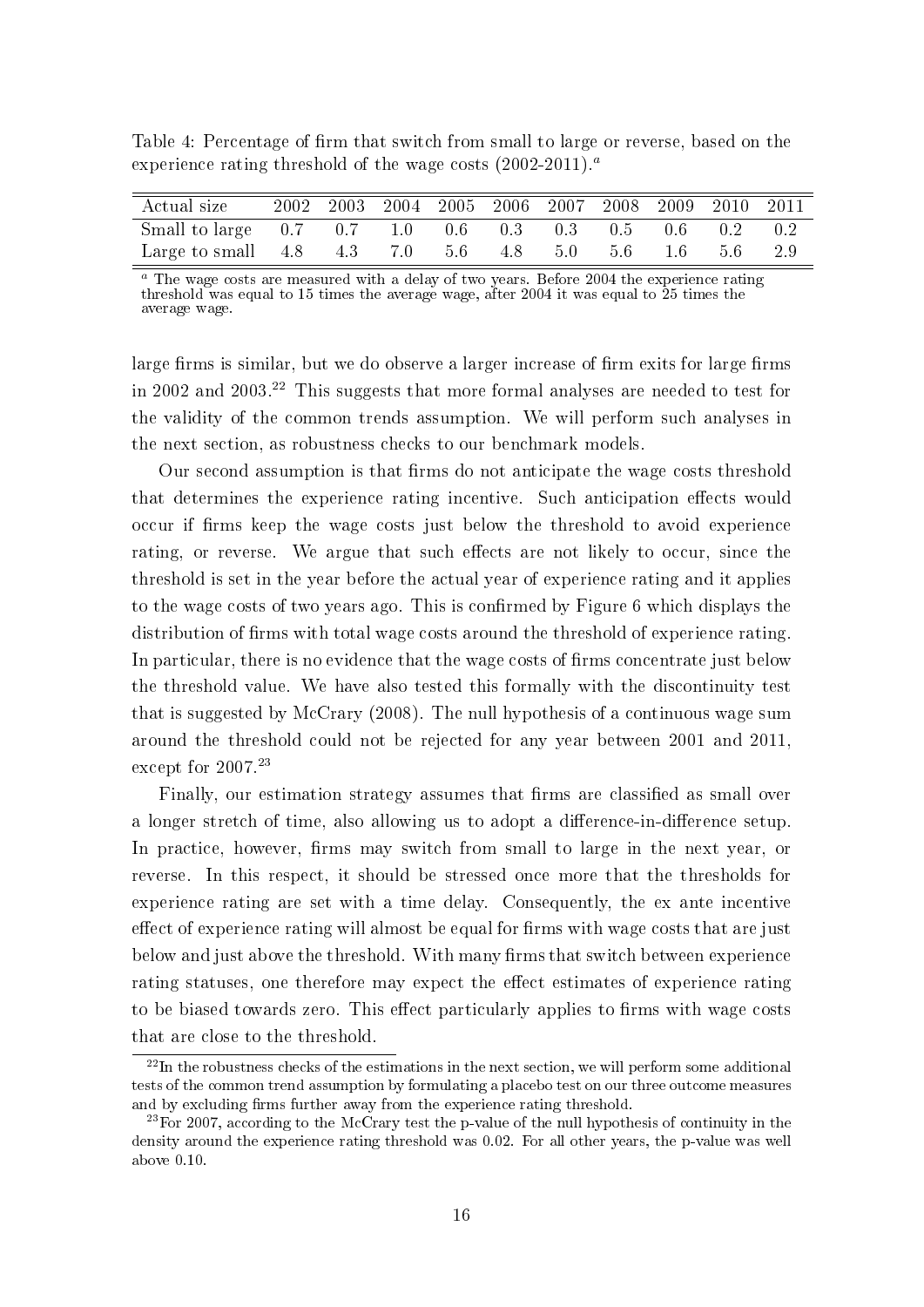Figure 5: Inflow into DI, outflow from DI within first year of benefit receipt and firm exits, stratified by size of the firm based on wage costs

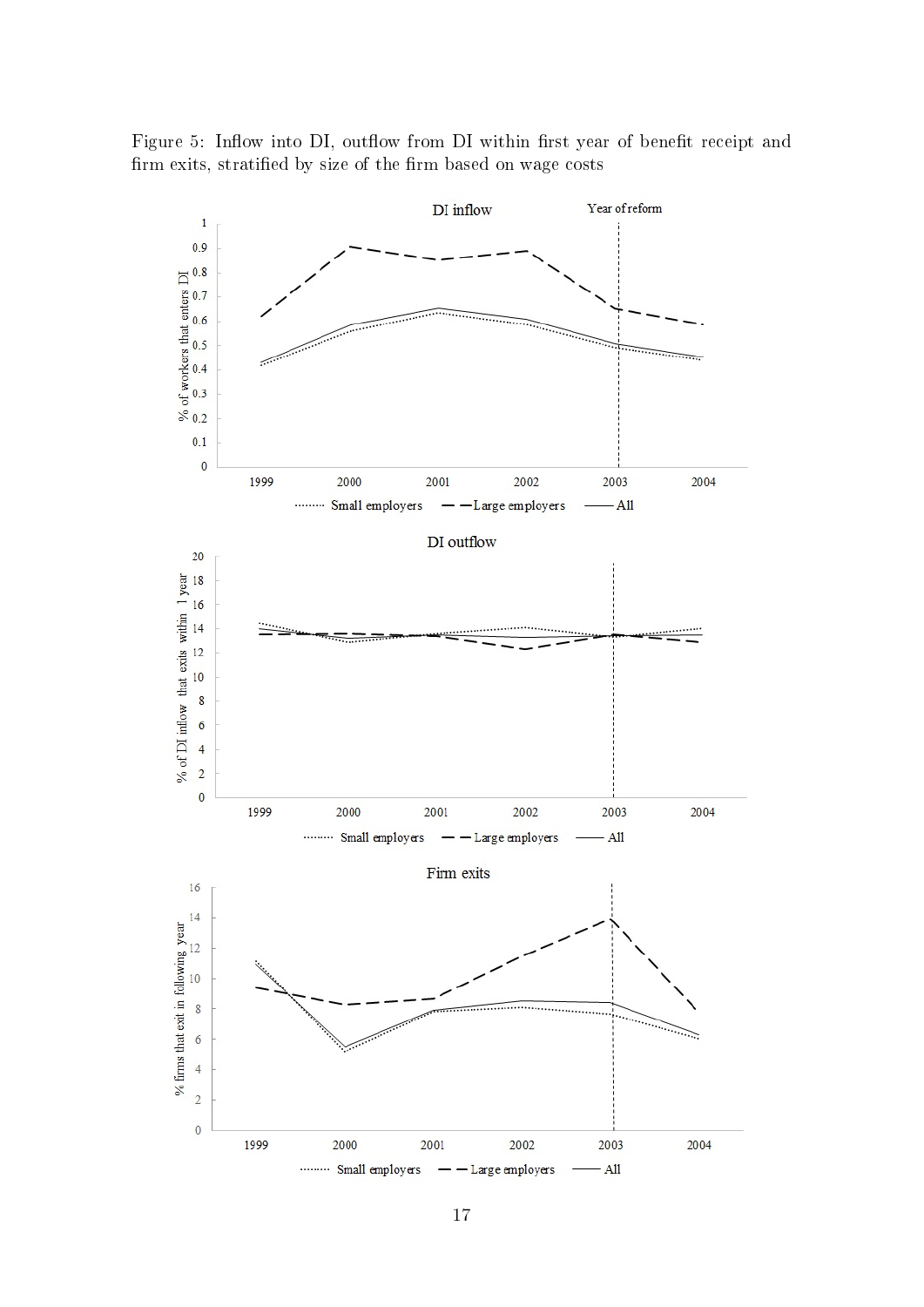Figure 6: Wage cost distribution of employers, stratified with intervals of  $\epsilon$ 5,000 around the experience rating threshold, aggregated over 2003-2007

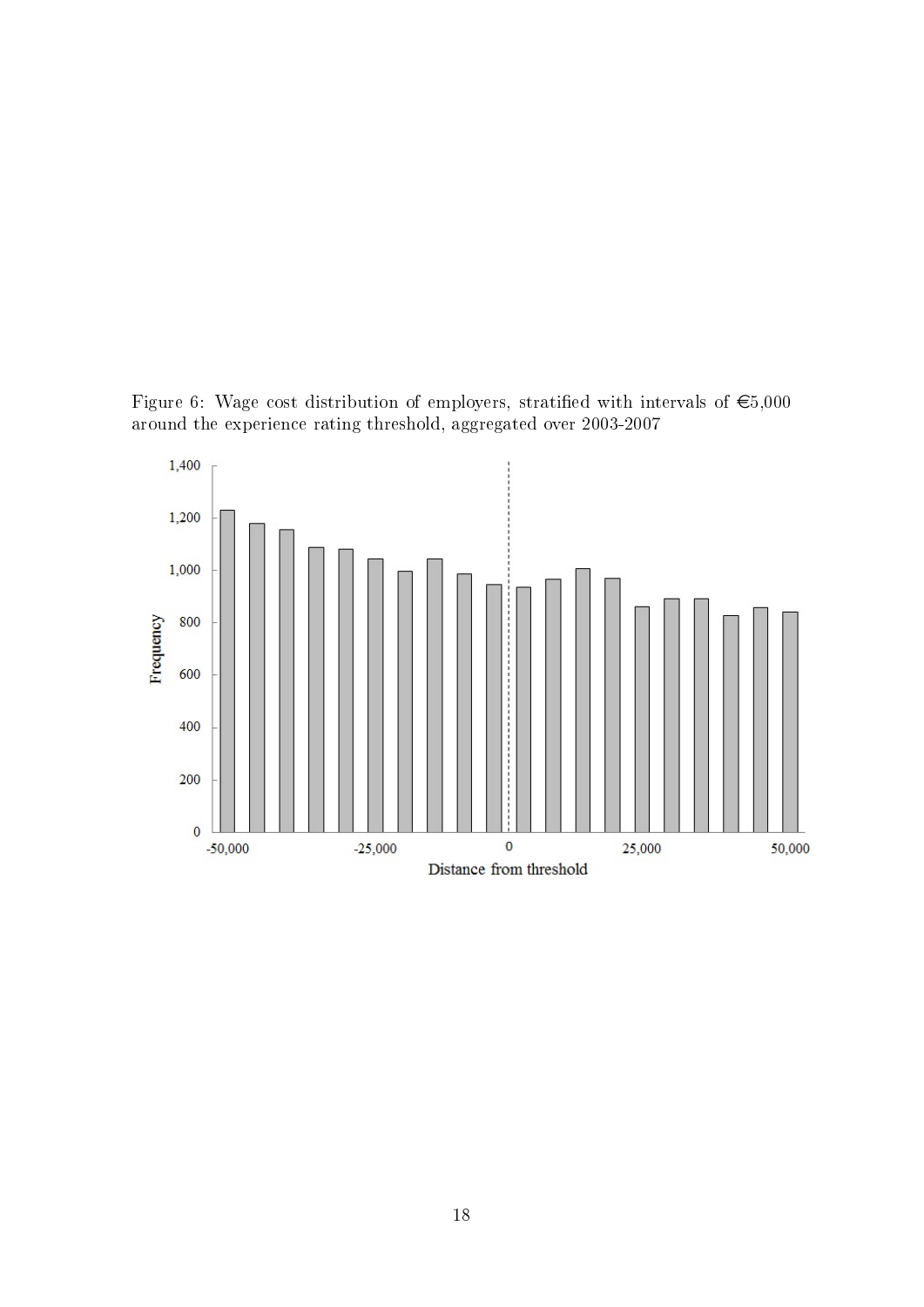To assess the size of a potential attenuation bias, Table 4 shows the percentage of firms that switched from one classification to another classification in the following  $year<sup>24</sup>$  The annual percentage of small firms that is classified as large in the following year is relatively small, at most 1%. However, we do observe a more substantial percentage of large firms that in the next year drop below the experience rating threshold. When we calculate the number of switches per firm, we observe that the vast majority of firms never switches classification. Only  $3.5\%$  of the firms change from small to large or the other way around, and most of those firms only switch once  $(2.3\%)$ . We therefore expect that the estimation bias caused by the switching of firms is relatively small and at most causes a small underestimation of the effect of experience rating.

## 5.3 DI inflow model

So far, we have discussed the general assumptions that are needed to hold for our difference-in-difference design. We will next present the empirical specification that is used to implement this design, using DI inflow, DI outflow and firm exits as outcome parameters of interest.

As the experience rating incentive is directed to individual firms, we aggregate the individual data on DI inflow at the level of individual firms.<sup>25</sup> This means we define inflow  $y_{jt}^{inflow}$  as the fraction of workers who worked for firm j in the year of risk  $(t - 1)$  before 2005,  $t - 2$  after 2005), entering DI benefits in year t. With the dependent variable that is expressed as a fraction of the workers per firm, we propose the fractional probit estimator described in Papke and Wooldridge (2008) that incorporates the longitudinal nature of the data.<sup>26</sup> This estimator assumes a conditional mean of the following form

 $^{24}$ UWV formally distinguishes three types of firms: small, medium-sized and large firms. Here we only distinguish changes in classification from small and medium-sized firms to large firms, and reverse, because such a mutation in classification would have caused a change in whether or not the firm was subject to experience rating between 2003 and 2007. One exception is the year 2003, when medium-sized firms were still experience rated. For simplicity we disregard this for this exploration. In 2003,  $9\%$  of the medium-sized firms in 2002 were now classified as small and therefore not subject to experience rating.  $1\%$  of the small firms in 2002 were classified as medium-sized in 2003.

 $25$ An alternative would be to estimate an individual duration model for the time until inflow into DI. The main disadvantage of this approach is that we do not observe employment before 1999. This implies that we would either have to estimate the model on a stock sample with left hand censoring, or on individuals who just entered the labour market. Since the DI risk is largest for older individuals and a stock sample would bias the estimates, we prefer to estimate an aggregate model at the firm level.

 $^{26}$ We estimate the model using the pooled Bernoulli quasi maximum likelihood estimator as described in Papke and Wooldridge (2008).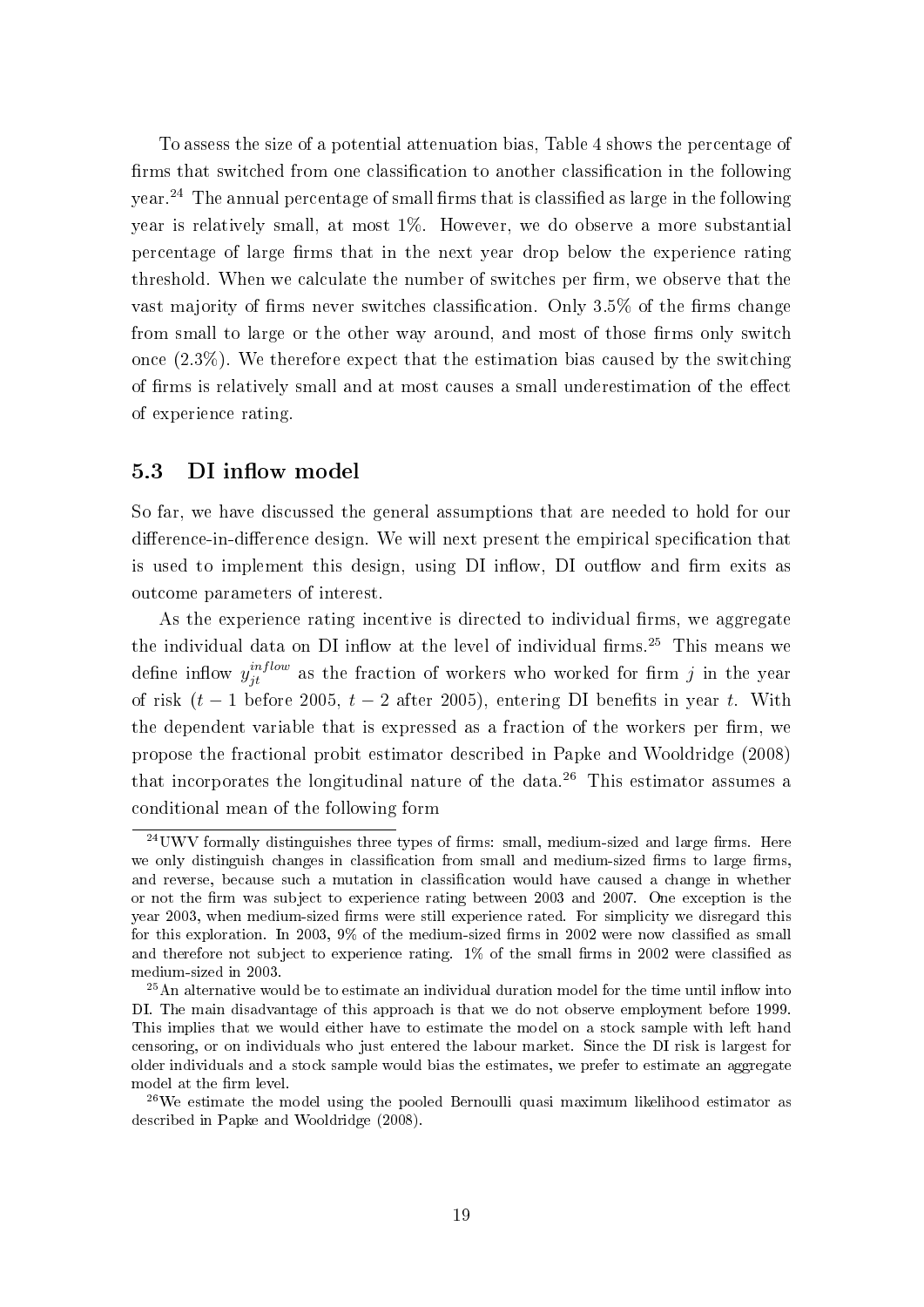$$
E(y_{jt}^{inflow}|S_{jt}^s, D_{jt}, X_{jt}, \rho_j) = \Phi(\alpha + \kappa^s S_{jt}^s + \bar{\kappa}^s \overline{S_j^s} + \delta D_{jt} + \bar{\delta} \overline{D_j} + \beta X_{jt} + \bar{\beta} \overline{X_j} + \mu_t + \rho_j)
$$
\n(3)

where  $\Phi$  is the standard normal cumulative distribution function and  $\rho_j$  is a firm fixed effect that is assumed to have a normal distribution, conditional on the regressors  $S_{jt}^s$ ,  $D_{jt}$ ,  $X_{jt}$  and  $\mu_t$ .<sup>27</sup>  $\alpha$  is a constant and the variable D is our treatment dummy: this variable is equal to  $0$  if the firm is classified as large in all years, as well as for firms that are classified as small in the years from 1999 to 2002 (before the removal of experience rating) and from 2008 to 2011 (after re-introduction of experience rating). Consequently,  $D_{it}$  is set equal to one if the firm is classified as small between 2003 and 2007. We include two dummies for size  $S_{jt}^s$  to control for differences in the level between small firms, compared to the reference group of large firms; in doing so, we thus use similar thresholds as in the experience rating system.<sup>28</sup> Vector  $X_{it}$  contains both firm characteristics (dummies for sector, average wage) and characteristics of the workers of the firm (average age, percentage of men, percentage of immigrants). The time trend  $\mu_t$  is specified using dummy variables for every year. This vector controls for calendar time variation in inflow probabilities and is identified by the control group of large firms.  $\overline{S_j^s}$ ,  $\overline{D_j}$  and  $\overline{X_j}$  are the time-averages of  $S_{jt}^s$ ,  $D_{jt}$  and  $X_{it}$  for firm j.

We cluster the standard errors at the level of the firm and obtain them using 500 bootstrap replications. Unfortunately, at this moment there is no validated method to estimate the fractional probit model on an unbalanced sample. We therefore estimate the model on a balanced sample of  $f_{\text{rms}}^{29}$ .

#### 5.4 DI outflow model

To estimate the effect of experience rating on DI outflow, we use the data on the level of the workers instead of firms. In doing so, we avoid losing individual information on DI durations that would occur if we aggregate the outflow to the level of firms. We model the duration of DI benefits by using a hazard rate model, using a Cox proportional hazard specification that can be estimated with standard Maximum Likelihood techniques:

<sup>&</sup>lt;sup>27</sup>See Papke and Wooldridge  $(2008)$  for a derivation of this conditional mean.

 $28$ Small firms are defined as firms with total wage costs below 15 times the national average wage, medium-sized firms have wage costs between 15 and 25 times the average wage.

 $29$ We did estimate the fractional probit model on the unbalanced panel following the method proposed in Wooldridge (2010). The main conclusions do not change based on these estimation results.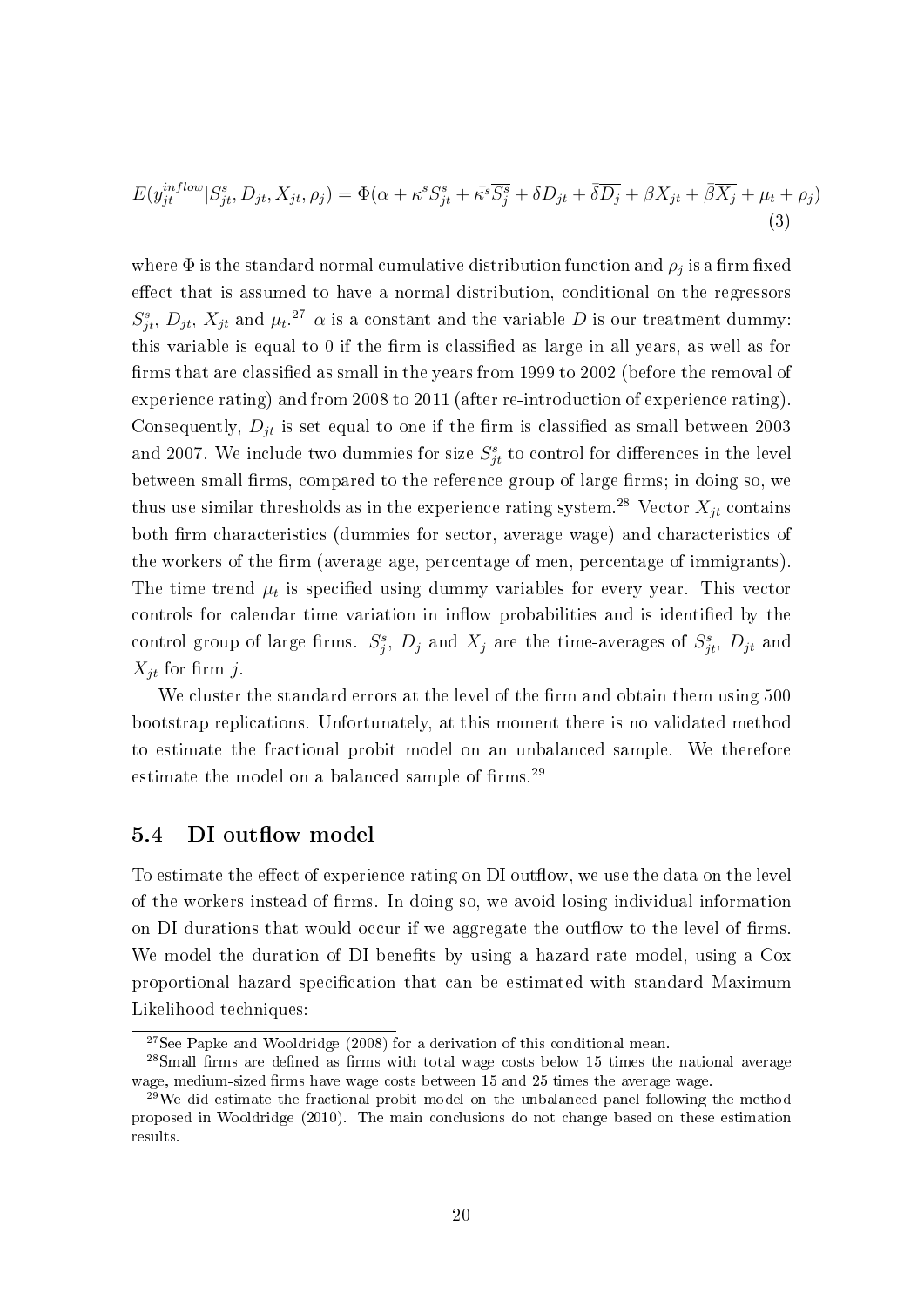$$
y_{ij\tau,t}^{outflow} = \lambda(t)exp(\kappa^s S_{jt}^s + \delta^{1st} D_{jt}^{1st} + \delta^{2nd} D_{jt}^{2nd} + \beta X_{ijt} + \mu_\tau)
$$
(4)

where  $y_{ij\tau,t}^{outflow}$  denotes the outflow hazard on day t for an individual i who entered DI at calendar time  $\tau$  and worked for firm j before entering DI.  $\lambda(t)$  represents the duration dependence in outflow from DI benefits. Again we include two firm size dummies  $S_{jt}^s$  to control for the size of the firm (based on the total wage costs) and include dummies for the year of inflow  $\mu_{\tau}$ .  $X_{ijt}$  includes both firm characteristics  $(i.e., sector and average wage of the firm)$  as well as worker characteristics (i.e. gender, immigrant, wage categories, region and household status). Further, we allow the potential effect of experience rating to decrease with respect to the DI duration by splitting the treatment variable in an effect in the first year of DI benefit receipt  $(D_{jt}^{1st})$  and the second year of DI benefit receipt  $(D_{jt}^{2nd})$ .

#### 5.5 Model for firm exits

We argued earlier that the estimation of the effect of experience rating on firm exit requires a different approach than the estimation of DI inflow and DI outflow effects. In particular, one would expect higher (lower) firm exits to occur to firms that are experience rated, but only to the extent that this leads to higher (lower) DI premium rates. Recall from Section 3 that the majority of firms pays the minimum premium that is somewhat lower than the average premium, while some firms pay the maximum premium which can be up to four times the average premium (see Figure 4). We thus test whether firms with a higher premium, due to experience rating, are more likely to exit. This means the treatment variable is a continuous variable instead of a binary.

When assessing the effect of experience rated premiums on firm exits, we have to take into account that experience rated premiums may be endogenous. That is firms on the verge of bankruptcy or a merge will possibly devote less attention to the prevention of DI inflow and their workers could be more susceptible to stress.<sup>30</sup> To separate the effects of experience rating and DI costs per firm, we therefore control for the firms' disability risk. For the treatment group of small firms, DI premiums are not linked to disability risks in all years in our sample, allowing us to identify the genuine impact of experience rating on firm exits. More formally, we specify the following Cox proportional hazard model for firm exits that can be estimated by ML on a flow sample of firms that started in 1999 or in later years:

 $30$ In this respect, several studies have shown that DI inflow is increasing with decreasing demand for labor (Autor and Duggan (2003)).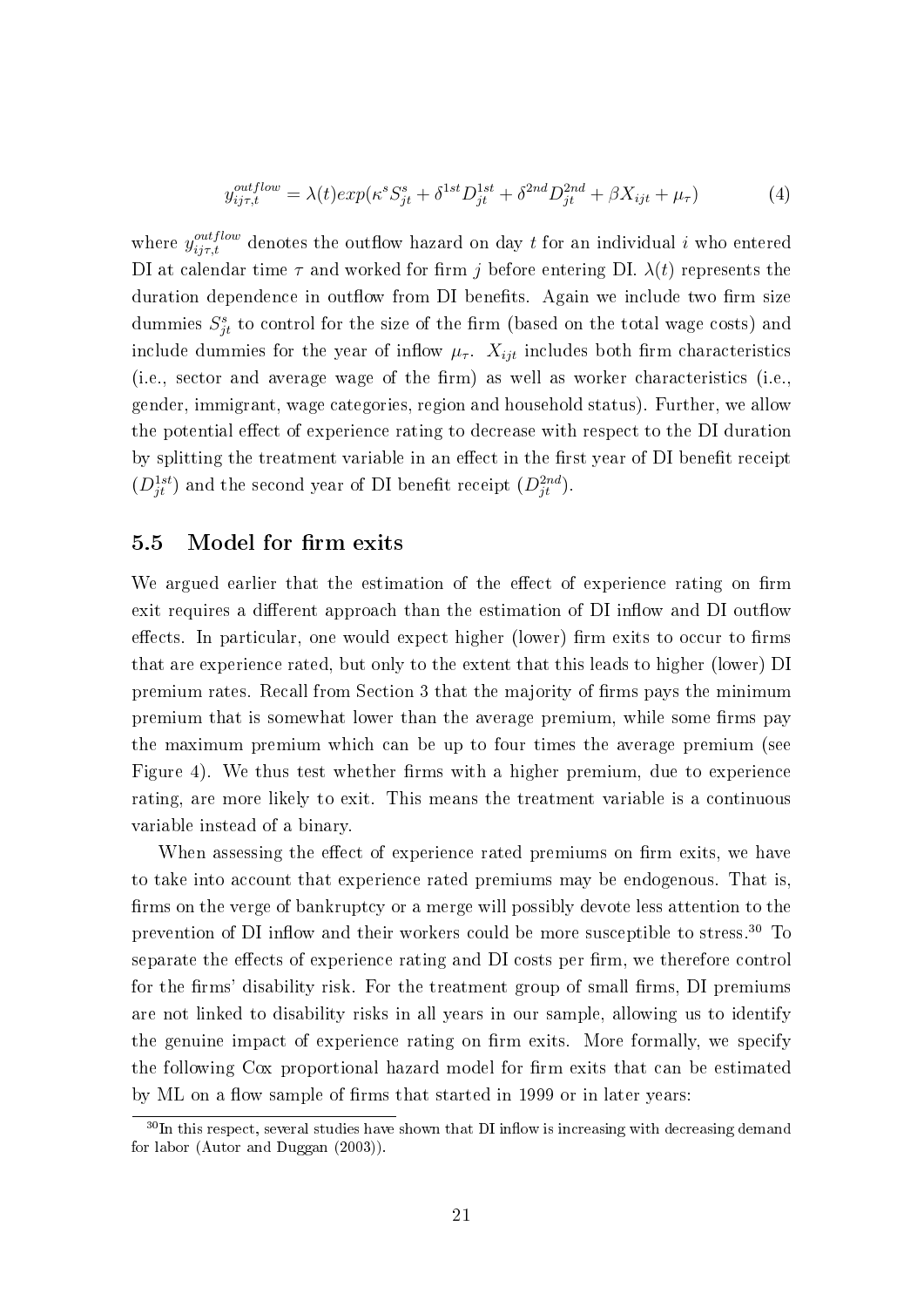$$
y_{jt}^{exit} = \lambda(t)exp(\kappa^s S_{jt}^s + \gamma a_t + \delta p_{jt} + \varphi r_{jt} + \beta X_j + \xi v_{jt} + \mu_t)
$$
(5)

In this model, the treatment variable  $p_{jt}$  equals the difference between the actual (experience rated) premium and the average premium that firms would have paid if there was no experience rating. The treatment variable  $p_{it}$  is set to zero for small firms in the years 2003-2007. This implies that the treatment is now continuous and not a binary variable, thus exploiting variation in the level of DI premiums. This treatment effect is assumed to be linear. Moreover, we include the average DI premium  $a_t$  to control for national yearly variation in the level of the premium. In order to be able to estimate the effect of the average DI premium, we include year dummies  $\mu_t$  for every year except one. We also include the change in job openings per sector  $v_{jt}$ , so as to control for sector economic conditions.  $S_{jt}^s$  indicate dummies for small and medium-sized firms. Finally, the sector of the firm is included as the only time constant firm characteristic in  $X_j$ .

# 6 Estimation results

#### 6.1 DI inflow

Table 5 shows the main estimation results for the fractional probit model for DI inflow. The table shows that the removal of experience rating increased DI inflow in the period prior to 2005. The implied average partial effect of experience rating for small firms in this period is equal to an increase of the DI inflow rate with 0.00051. With an average DI inflow rate for small firms that was equal to  $0.0074$ before the removal of experience rating, this implies a relative increase of 7%. This is about half of the size of the effect found by Koning (2009) and Van Sonsbeek and Gradus (2013). One explanation for this difference may be that the effects of experience rating are smaller for the treatment group of small firms than for the control group of large firms. One may also argue that firms typically responded to unanticipated increases in premiums, rather than that they were fully informed and anticipated the incentives (see Koning  $(2009)$ ).<sup>31</sup> Unanticipated effects may have been particularly important in the first years of experience rating. When taking a broader perspective, our results are comparable to results of Campolieti et al. (2006) and Hyatt and Thomason (1998) that are obtained for Workers' Compensation in

 $31$ The study of Korkeamäki and Kyyrä (2012) supports this hypothesis. They estimate the effect of a lump-sum payment by employers at the moment of DI entry and found a much larger effect on DI inflow of 30 to 50 percent.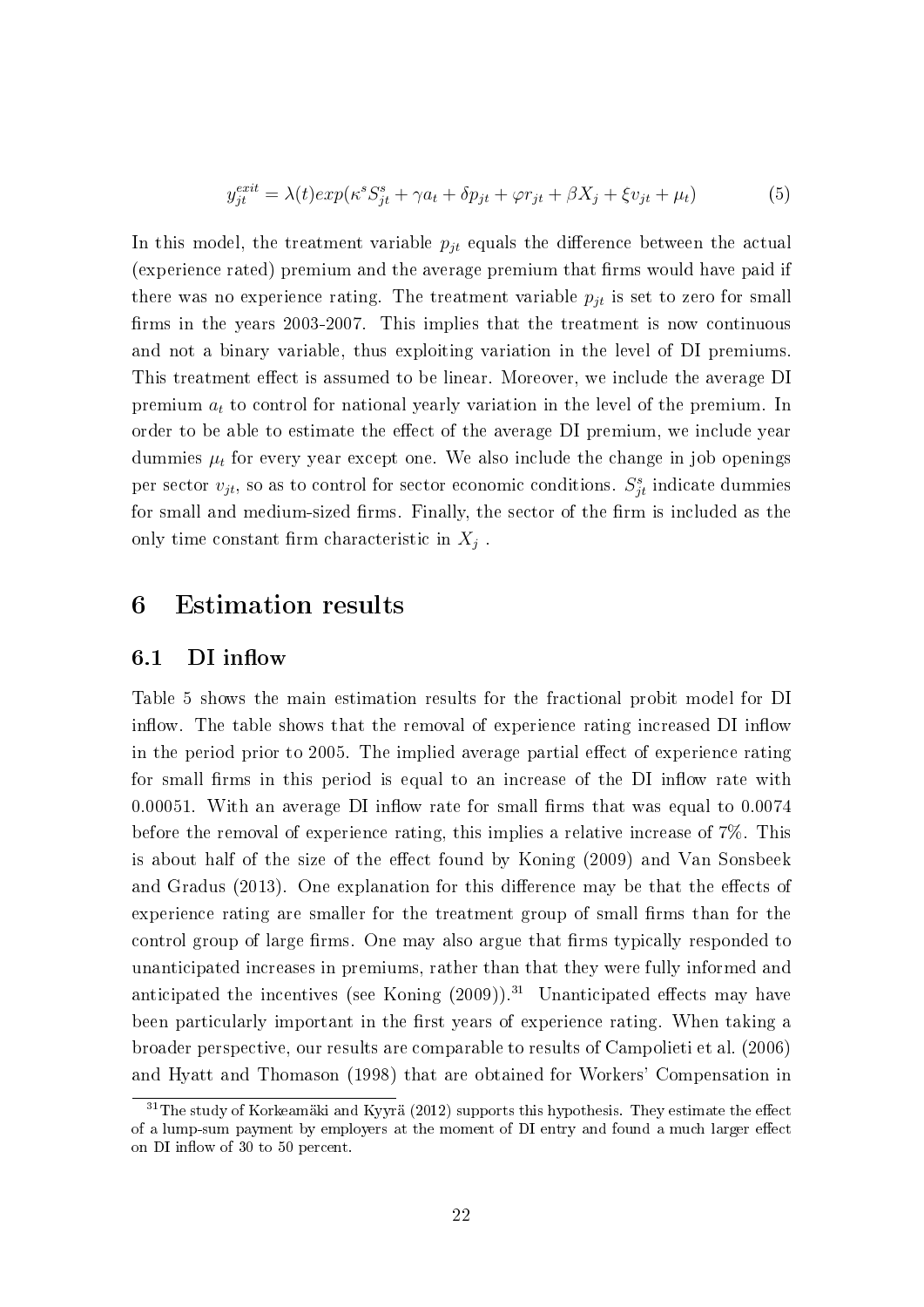Canada. The coefficients of the other variables are in line with expectations. That is, firms with older workers, a lower average wage and in the sectors construction and transport have a higher inflow into DI.

Our second main finding is that the effect of experience rating is insignificant for the period after 2005. When interpreting this finding, recall that the DI scheme as well as the incentive of DI experience rating differs between the periods before and after 2005 in two important aspects.<sup>32</sup> First, in 2005 the period of sick leave for which firms are financially responsible was extended from one to two years. We hypothesize that this reform may have crowded out some of the effect of experience rating. Second, it should be noted that the composition of workers with experience rated DI benefits has changed. Since then, experience rating no longer applies to the new DI benefits of the permanently and fully disabled or individuals with a disability degree of less than  $35\%$  (which are no longer eligible for DI benefits).

To shed more light on the effect of these changes in policies on the effect of experience rating, we construct some alternative samples of the DI inflow in the period before 2005 and re-estimate the model on these measures. The results of these estimations are shown in Table 6. We first simulate the change in the composition by removing the inflow of workers with a degree of disability that was lower than  $35\%$ .<sup>33</sup> As Table 6 shows, we then find a similar effect as in the baseline model that includes DI inflow with disability degrees below  $35\%$ . Next, we re-construct the DI inflow that would have occurred before 2005, if the sickness benefit period consisted of two years instead of one year. This yields an implied partial effect of experience rating of 0.0002, which is substantially smaller than the results of the baseline model. This suggests that, compared to the period before 2005, the lower effect after 2005 can be largely explained by the extension of the sick leave benefit period.

That said, it is also likely that the extension of the sick leave period has effectively increased total firm incentives to avoid sickness and DI benefit costs. Employer awareness of the incentive of wage continuation during the sickness benefit period is higher than the incentive of experience rating. Sickness benefits are paid directly by the firm to the worker, rather than with a two-year time delay and without being capped by a maximum premium. Also, the worker stays employed at the firm for an additional year, leaving more room to find work alternatives at the workplace.<sup>34</sup>

<sup>&</sup>lt;sup>32</sup>We stated earlier that a third reform entailed an extension of the time window of experience rating from five to six years. We argue that the effective impact of this reform was limited. In addition, full and permanent DI spells that started after 2006 were no longer experience rated. The effect of experience rating on this specific group of individuals is however likely to be small.

<sup>&</sup>lt;sup>33</sup>Note that we do not observe whether a DI spell is regarded as permanent or temporarily. Therefore we can not fully identify the DI spells that would have been subject to experience rating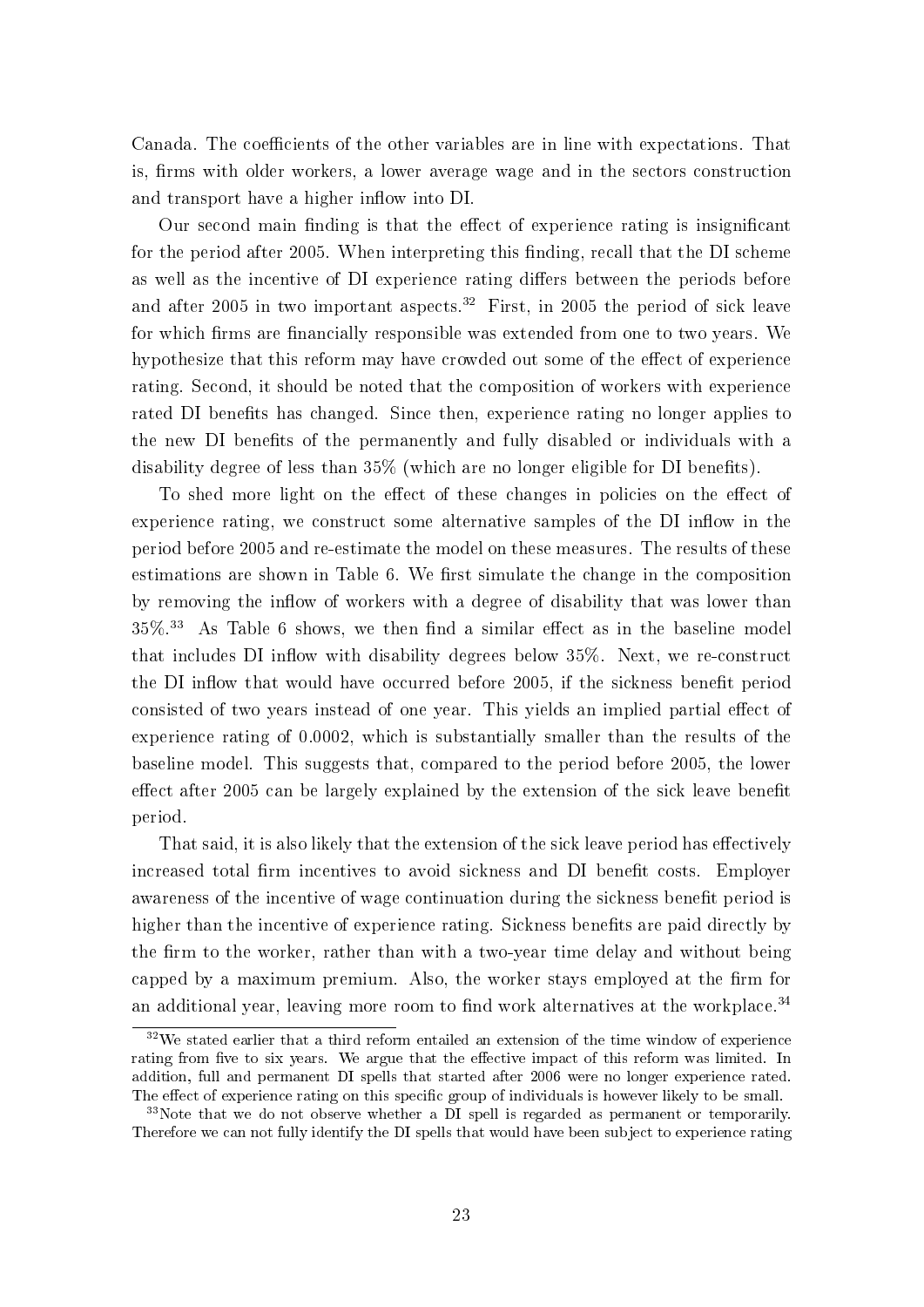|  |  | Table 5: Fractional probit estimations (quasi-MLE) for the fraction of workers per |  |  |
|--|--|------------------------------------------------------------------------------------|--|--|
|  |  | firm that is awarded with DI benefits $(2001-2011)$                                |  |  |

|                                                                                               | Before 2005 |          |           | After 2005 |
|-----------------------------------------------------------------------------------------------|-------------|----------|-----------|------------|
| Removal of experience rating                                                                  | $0.027**$   | (0.009)  | 0.009     | (0.020)    |
| Small firm                                                                                    | 0.041       | (0.040)  | $0.220**$ | (0.081)    |
| Middle-sized firm <sup>a</sup>                                                                | 0.040       | (0.024)  | $0.100*$  | (0.058)    |
| Average age                                                                                   | $0.007**$   | (0.001)  | $0.007**$ | (0.002)    |
|                                                                                               |             |          |           |            |
| Workers' characteristics                                                                      |             |          |           |            |
| Percentage of men                                                                             | $-0.031$    | (0.047)  | $-0.035$  | (0.070)    |
| Percentage of immigrants                                                                      | 0.063       | (0.056)  | 0.116     | (0.106)    |
| Percentage of single households                                                               | 0.054       | (0.040)  | $0.171**$ | (0.075)    |
| Percentage of single parents                                                                  | 0.031       | (0.048)  | $-0.121$  | (0.085)    |
| Percentage of parents                                                                         | $0.089**$   | (0.019)  | 0.028     | (0.048)    |
| Annual wage below $\in 7,500$                                                                 | $0.372**$   | (0.047)  | $0.620**$ | (0.080)    |
| Annual wage €7,500-15,000                                                                     | $0.333**$   | (0.044)  | $0.460**$ | (0.071)    |
| Annual wage €15,000-25,000                                                                    | $0.255**$   | (0.042)  | $0.327**$ | (0.065)    |
| Annual wage €25,000-40,000                                                                    | $0.164**$   | (0.040)  | $0.117**$ | (0.056)    |
| <b>Sector</b>                                                                                 |             |          |           |            |
| - Agriculture                                                                                 | $0.089**$   | (0.019)  | $0.147**$ | (0.041)    |
| - Industry                                                                                    | $0.180**$   | (0.014)  | $0.186**$ | (0.039)    |
| - Government                                                                                  | $0.131**$   | (0.013)  | $0.146**$ | (0.067)    |
| - Construction                                                                                | $0.375**$   | (0.015)  | $0.398**$ | (0.043)    |
| - $\operatorname*{Trade}% \left( \mathcal{A}\right) \equiv\operatorname*{Trace}(\mathcal{A})$ | $0.130**$   | (0.013)  | $0.122**$ | (0.032)    |
| - Food                                                                                        | $0.033**$   | (0.017)  | 0.037     | (0.038)    |
| - $\operatorname{Transport}$                                                                  | $0.222**$   | (0.019)  | $0.226**$ | (0.042)    |
| - Financial                                                                                   | $0.255**$   | (0.061)  | 0.154     | (0.110)    |
| - Business                                                                                    | $0.116**$   | (0.015)  | $0.147**$ | (0.035)    |
| - Education                                                                                   | $0.095**$   | (0.017)  | 0.018     | (0.039)    |
| - Health care                                                                                 | $0.110**$   | (0.015)  | $0.062*$  | (0.035)    |
|                                                                                               |             |          |           |            |
| Average partial effect removal of ER                                                          | $0.0005**$  | (0.0002) | 0.0001    | (0.0001)   |
| Year effects                                                                                  | Yes         |          | Yes       |            |
| Observations                                                                                  | 183,665     |          | 58,979    |            |

Standard errors (between parenthesis) are obtained using bootstrap with 500 replications \* significant at a level of  $10\%,$  \*\* significant at a level of  $5\%$ 

۰

 $^a$  The size of the firm is defined by UWV. A firm is defined as small if the total wage costs of the firm, measured with a delay of two years, are less than 15 times the average wage. In 2004 this threshold was increased to 25 times the average wage. Middle-sized firms have wage costs between 15 and 25 times the average wage.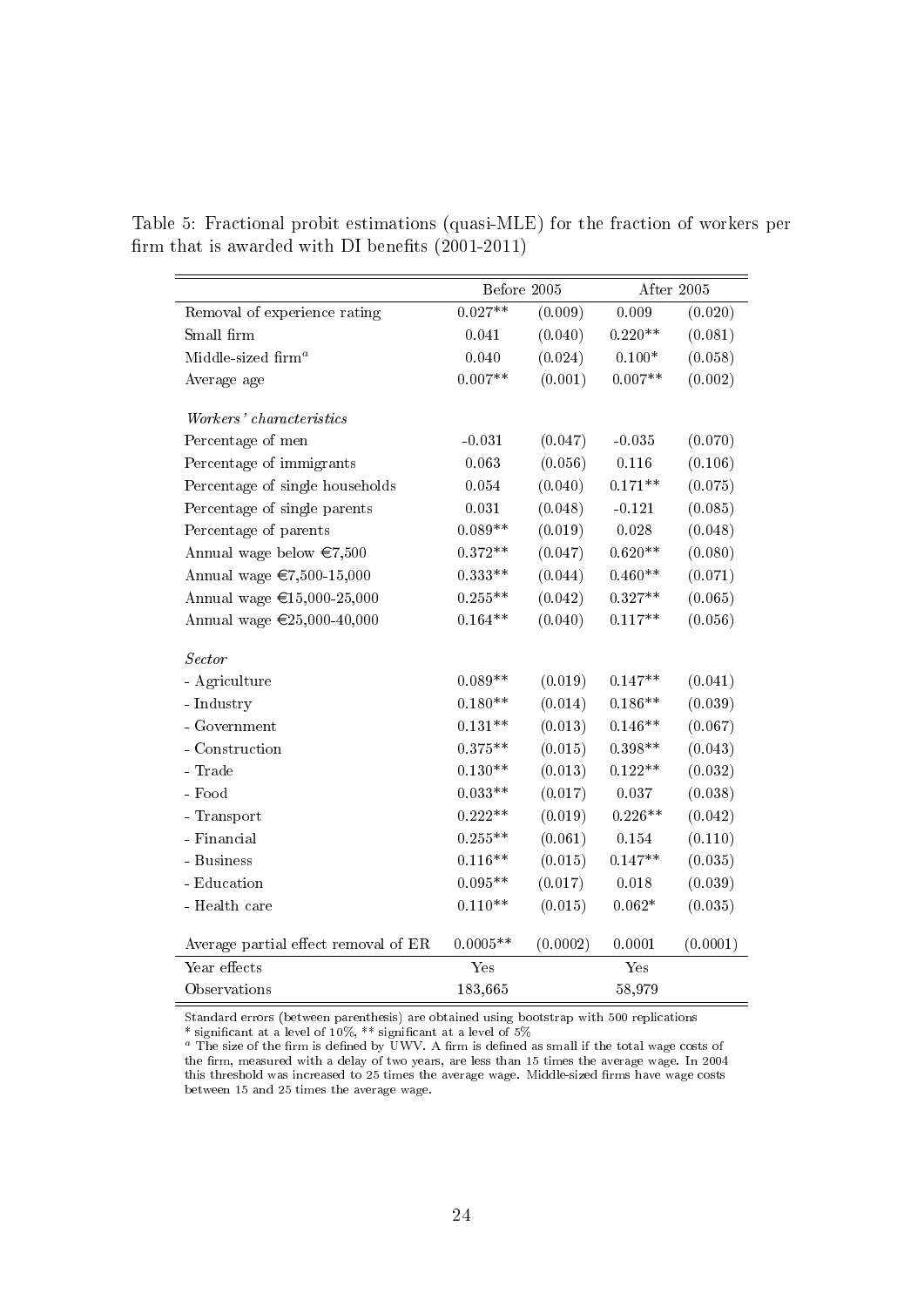Table 6: Fractional probit estimations (average partial effects, quasi-MLE) for the fraction of workers per firm that is awarded with DI benefits, for different selections of DI spells (2001-2011).

|                                      | Coefficient | Standard error |
|--------------------------------------|-------------|----------------|
| Before 2005                          | $0.0005**$  | (0.0002)       |
| After 2005                           | 0.0001      | (0.0002)       |
|                                      |             |                |
| Before 2005, different samples:      |             |                |
| Exclusion DI spells $\langle =35\%$  | $0.0005**$  | (0.0001)       |
| Expansion sick leave period, $>35\%$ | $0.0002**$  | (0.0001)       |

Every cell represents a different estimation. Estimations include the same control variables as in the main analysis.

\* significant at a level of  $10\%$ , \*\* significant at a level of  $5\%$ 

## 6.2 DI outflow

To estimate the effects on DI outflow, we use the data on the individuals who entered the DI scheme between 2001 and 2011. We only select individuals who can be assigned to a particular firm. We estimate equation  $4$  using the Cox proportional hazard model. The estimated coefficients for the DI outflow model are given in Table 7.

The estimation results of the period until 2005 show that the removal of experience rating only decreased the outflow from DI in the first year of DI receipt. The estimates correspond to a decrease in the DI exit probability with 3.0 percentage point after one year (from 24.7% to 21.7%) and with 4.7 percentage point after two years (from 34.1% to 28.4%). According to our estimates, individuals who worked for small firms are less likely to exit DI. It may be that small firms have less possibilities to arrange work adaptations or to find work opportunities outside the current job. Similar to the model of DI inflow, the other coefficients of the DI outflow model are in line with expectations: older individuals, women, immigrants, individuals with a low previous wage, single parents and individuals without children are less likely to exit DI.

With DI durations that are observed at the level of workers instead of firms, we are able to stratify the effect of experience rating with respect to various worker characteristics. Table 8 shows the estimated coefficients of the removal of experience

after 2005. Since the majority of full DI spells is temporarily, we do not exclude the full DI spells.  $34$ One alternative explanation to the difference in results between the two periods could lie in the asymmetry of the two successive policy changes. In 2003, experience rating was removed for small firms; in 2008 it was re-introduced. In light of the sickness benefit period that precedes the DI claims, it is possible that the reintroduction of experience rating in 2008 impacted with a delay of one to two years. We tested for this by assuming that there was no experience rating in 2008, or in 2008 and 2009. The estimated coefficients do not change substantially and are still not significant, which indicates that there also does not seem to be a delayed effect of experience rating.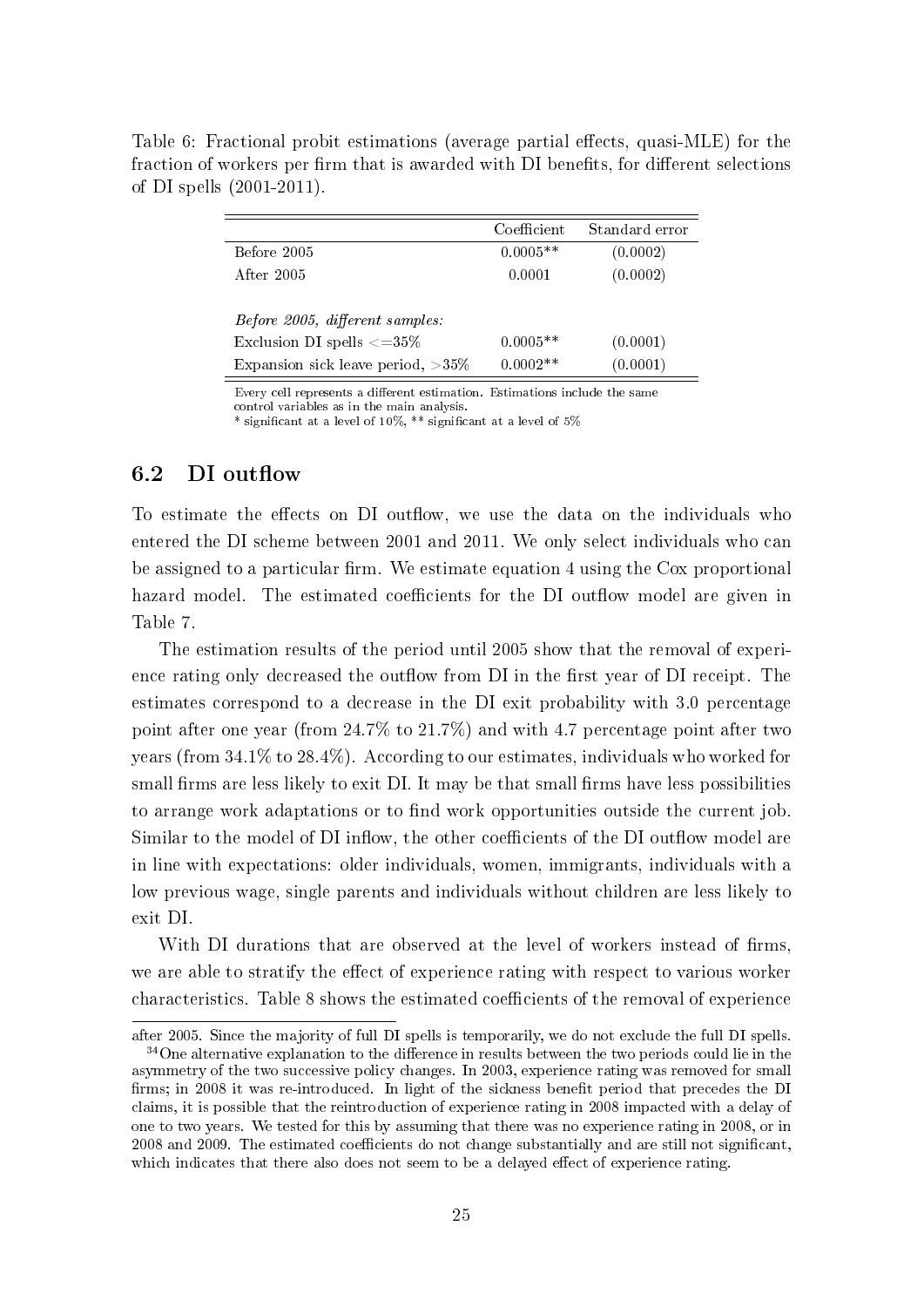|                                           | 2001-2004   |         | 2006-2011  |         |
|-------------------------------------------|-------------|---------|------------|---------|
| Removal of experience rating, first year  | $-0.154**$  | (0.022) | 0.068      | (0.079) |
| Removal of experience rating, second year | $-0.039$    | (0.024) | 0.053      | (0.137) |
| Small firm                                | $-0.037**$  | (0.014) | $-0.016$   | (0.042) |
| Medium-sized $\operatorname{firm}^a$      | 0.029       | (0.019) | 0.080      | (0.690) |
| Workers' characteristics                  |             |         |            |         |
| Age, 25-35                                | $-0.086**$  | (0.024) | $-0.312**$ | (0.114) |
| Age, 35-45                                | $-0.291**$  | (0.024) | $-0.482**$ | (0.112) |
| Age, 45-55                                | $-0.592**$  | (0.024) | $-0.661**$ | (0.112) |
| Age, 55-65                                | $-0.771**$  | (0.025) | $-0.558**$ | (0.113) |
| Man                                       | 0.005       | (0.010) | $0.091**$  | (0.031) |
| Immigrant                                 | $-0.046**$  | (0.010) | $-0.089**$ | (0.034) |
| Single household                          | 0.026       | (0.033) | $-0.011$   | (0.035) |
| Couple                                    | $-0.029$    | (0.032) | $-0.057$   | (0.089) |
| Single parent                             | 0.050       | (0.035) | $-0.118$   | (0.100) |
| Has children                              | $0.152**$   | (0.010) | $0.146**$  | (0.042) |
| Wage, 10,000-20,000                       | $0.052**$   | (0.011) | $-0.005$   | (0.035) |
| Wage, 20,000-30,000                       | $0.114**$   | (0.012) | $0.170**$  | (0.042) |
| Wage, 30,000-40,000                       | $0.226**$   | (0.016) | $0.293**$  | (0.055) |
| Wage, 40,000-50,000                       | $0.249**$   | (0.025) | $0.541**$  | (0.075) |
| Wage, >50,000                             | $0.189**$   | (0.022) | $0.617**$  | (0.078) |
| Sector dummies                            | Yes         |         | Yes        |         |
| Regional dummies                          | Yes         |         | Yes        |         |
| Year fixed effects                        | Yes         |         | Yes        |         |
| Observations                              | 119,631     |         | 33,876     |         |
| Log likelihood                            | $-689, 124$ |         | $-54,959$  |         |

Table 7: Cox proportional hazard estimates of outflow from DI, for the individuals who entered DI between 2001-2004 and 2006-2011.

Clustered standard errors between parenthesis

\* significant at a level of 10%, \*\* significant at a level of 5%

a The size of the firm is defined by UWV. A firm is defined as small if the total wage costs of the firm, measured with a delay of two years, are less than 15 times the average wage. In 2004 this threshold was increased to 25 times the average wage. Middle-sized firms have wage costs between 15 and 25 times the average wage.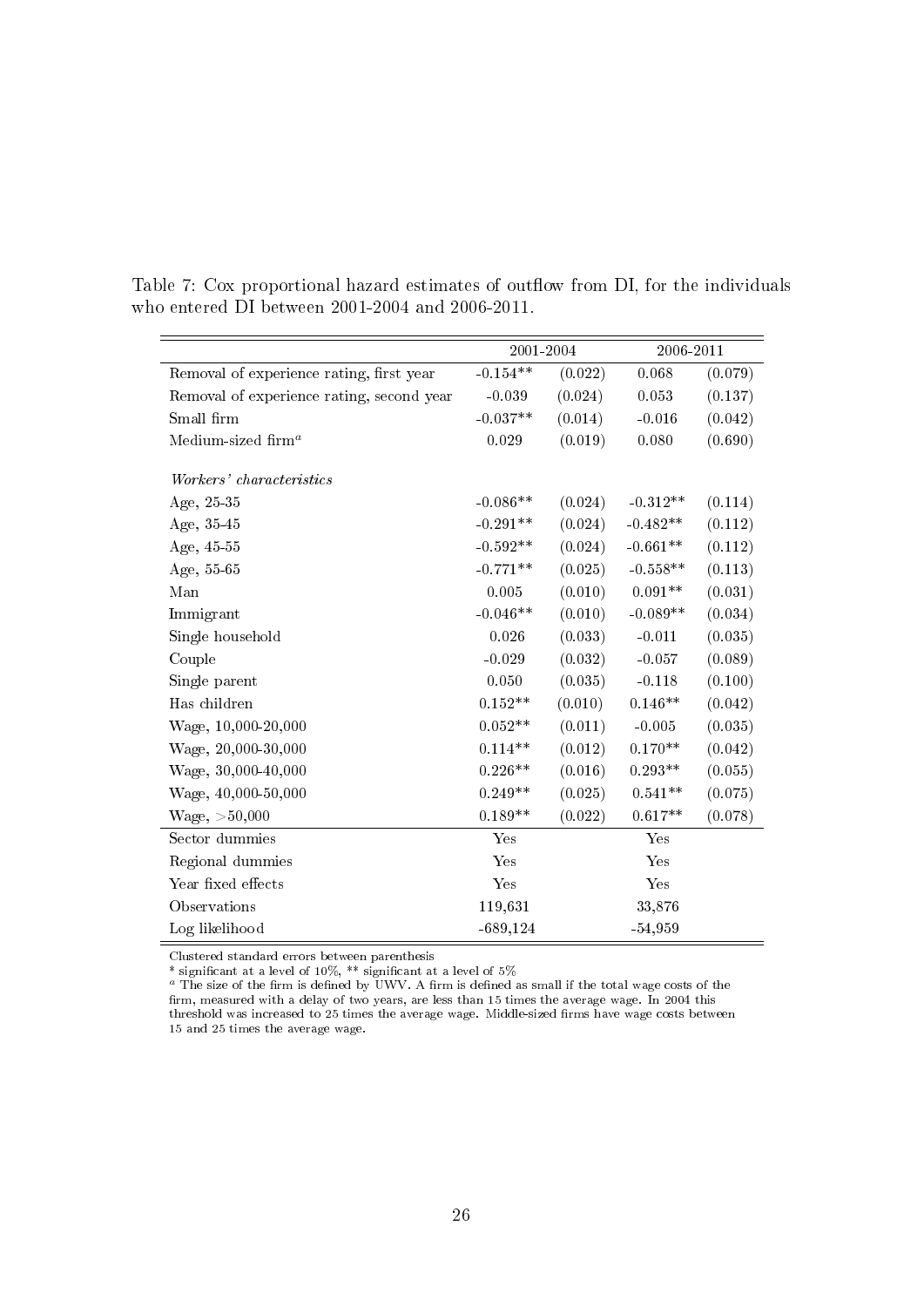rating on the DI outflow in the first and second year for individuals with a different degree of disability and for different levels of DI benefits. The estimated effects are larger for individuals who are partially disabled (with a disability degree that is less than 80% of their pre-disability wage), as well as for individuals with higher DI benefits. This suggests that the effects of experience rating are strongest for individuals with (more) work possibilities and that firms focus on the individuals with higher DI benefits.<sup>35</sup>

Similar to the DI inflow model, the lower panel of Table 8 compares the estimates of the period before 2005 to those of after 2005, by excluding the DI spells with a disability degree below  $35\%$  and excluding the first year of DI benefit receipt. Again, we find that the artificial extension of the sick leave period to two years affects the effects of experience rating. In particular, the effect in the period before 2005 vanishes, indicating that the changes between the two periods can be explained by the extension of the sick leave period. This once more underlines the importance of prevention and reintegration activities in the first year(s) of individual sickness and disability.

#### 6.3 Firm exits

Table 9 provides an overview of the estimation results of the firm exits model. To start with, we find the coefficient estimate of the average national premium to be positive and signicant. With average national premiums that are based on the total national DI costs, this means firm exits are associated with increases in the national DI costs. We also find the firm DI risk percentage to have a positive effect on firm exits. This suggests that firms with low preventative efforts are more likely to exit as well. As such, we control for the fact that firms with higher experience rated DI premiums may have higher a priori firm exit rates.

In the table, our variable of interest is the difference in the actual DI premium that is paid because of experience rating. We find a significant positive effect of  $0.0319$  for this variable. This implies that an increase of the difference in premium of one standard deviation (1.10 percentage points) corresponds to an increase of the firm exit rate by 0.35 percentage points (from  $10.57\%$  to  $10.92\%$ ).<sup>36</sup> The effect of the average national premium is of a similar magnitude, indicating that it does not matter whether premium increases are driven by national adjustments or by

 $35$ The estimated coefficients of the removal of experience rating do not differ for individuals with differences in gender, age or sector of the last job before disability.

 $36$ In the years before the removal of experience rating, around 9% of the small firms had a premium which was larger than the average premium. The average difference for those firms was 2.8 percentage points.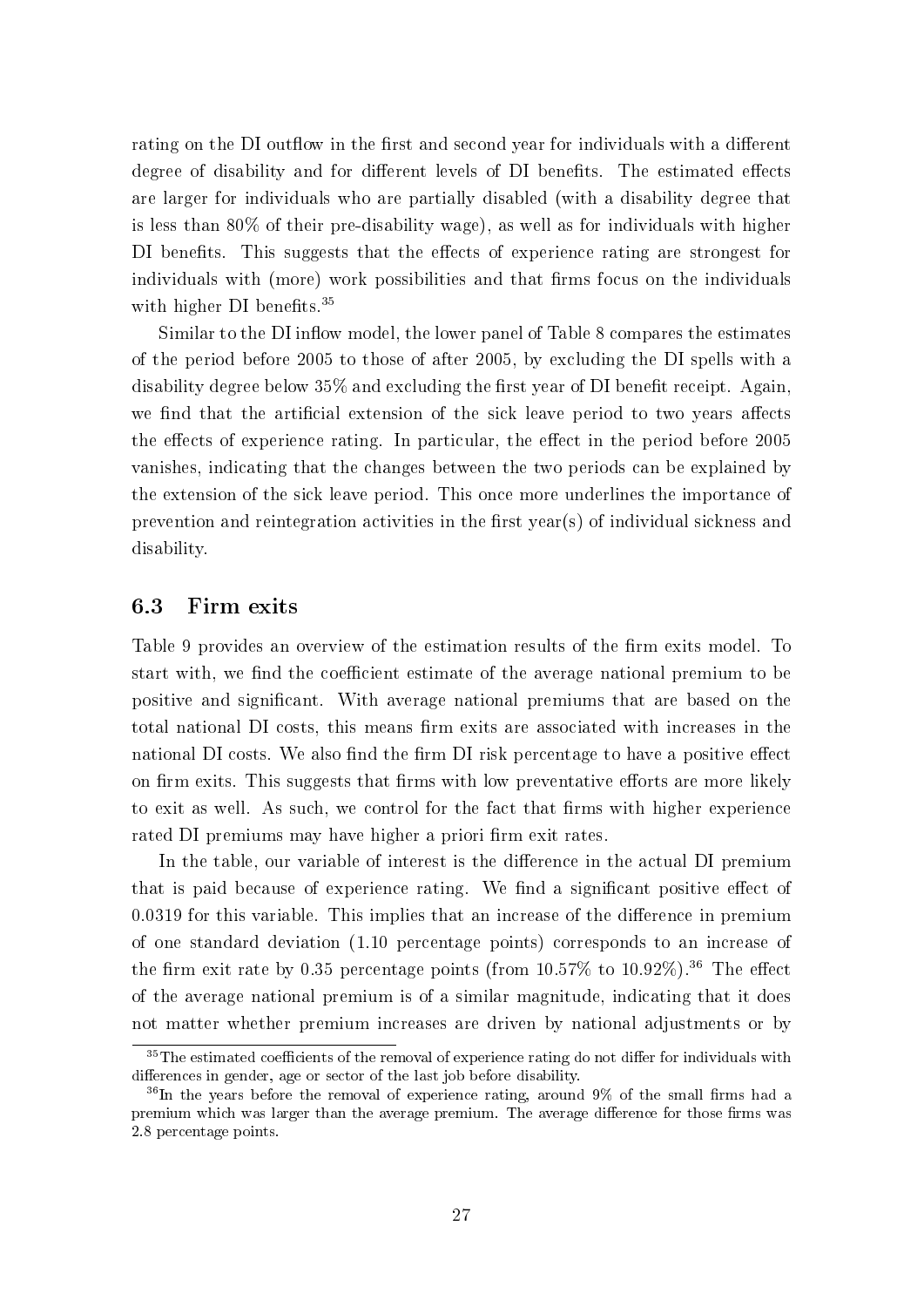Table 8: Cox proportional hazard estimates of outflow from DI, for the individuals who entered DI between 2001-2004 and 2006-2011, stratified with respect to degree of disability, level of DI benets and the year of DI receipt.

|                                                    | Before 2005 |           |           | After 2005 |
|----------------------------------------------------|-------------|-----------|-----------|------------|
|                                                    | Year 1      | Year 2    | Year 1    | Year 2     |
| All                                                | $-0.154**$  | $-0.039$  | 0.068     | 0.053      |
|                                                    | (0.022)     | (0.024)   | (0.079)   | (0.137)    |
| DI level $\langle =35\%$                           | $-0.270**$  | 0.023     |           |            |
|                                                    | (0.056)     | (0.056)   |           |            |
| DI level $35-80\%$                                 | $-0.297**$  | 0.035     | 0.133     | $-0.218$   |
|                                                    | (0.069)     | (0.069)   | (0.210)   | (0.374)    |
| DI level $>80\%$                                   | $-0.048$    | $-0.002$  | 0.073     | 0.1077     |
|                                                    | (0.040)     | (0.041)   | (0.096)   | (0.162)    |
| DI benefits below median                           | $-0.191**$  | 0.028     | 0.004     | $-0.026$   |
|                                                    | (0.036)     | (0.036)   | (0.105)   | (0.192)    |
| DI benefits above median                           | $-0.103**$  | 0.058     | $0.239**$ | 0.186      |
|                                                    | (0.052)     | (0.053)   | (0.121)   | (0.196)    |
| Different samples to compare before and after 2005 |             |           |           |            |
| Exclusion DI spells $\langle =35\%$                | $-0.106**$  | 0.016     |           |            |
|                                                    | (0.034)     | (0.034)   |           |            |
| Extension sick leave period, $>35\%$               | $-0.047$    | $0.084**$ |           |            |
|                                                    | (0.034)     | (0.040)   |           |            |

Clustered standard errors between parenthesis,  $*$  significant at a level of 10%,  $**$  significant at a level of 5%. Every cell represents a separate regression. Only the coefficient of removal of experience rating in first and second year after DI inflow is shown. Estimations include workers characteristics, year fixed effects, and regional dummies.

experience rating adjustments.<sup>37</sup>

As to the remaining variables, we find large firms to have a higher exit probability than small firms. As expected, a growth in job openings per sector is negatively associated with firm exits. Remarkably, exit probabilities are highest for governmental agencies, and firms in the financial sector and the education sector, whereas it is relatively low in the agricultural sector and the industrial sector.<sup>38</sup>

#### 6.4 Robustness checks

In this subsection, we will assess our estimation strategy in some more detail for all three outcome measures. First, we will focus on the selection of firms that are

 $37$ The estimated effect of the risk percentage a bit smaller than the effect of the premium: an increase of the risk percentage of one standard deviation  $(6.01)$  increases the probability of a firm exit with 0.25 percentage points.

<sup>38</sup>Recall that DI experience rating also applied to governmental agencies, like the army and municipalities.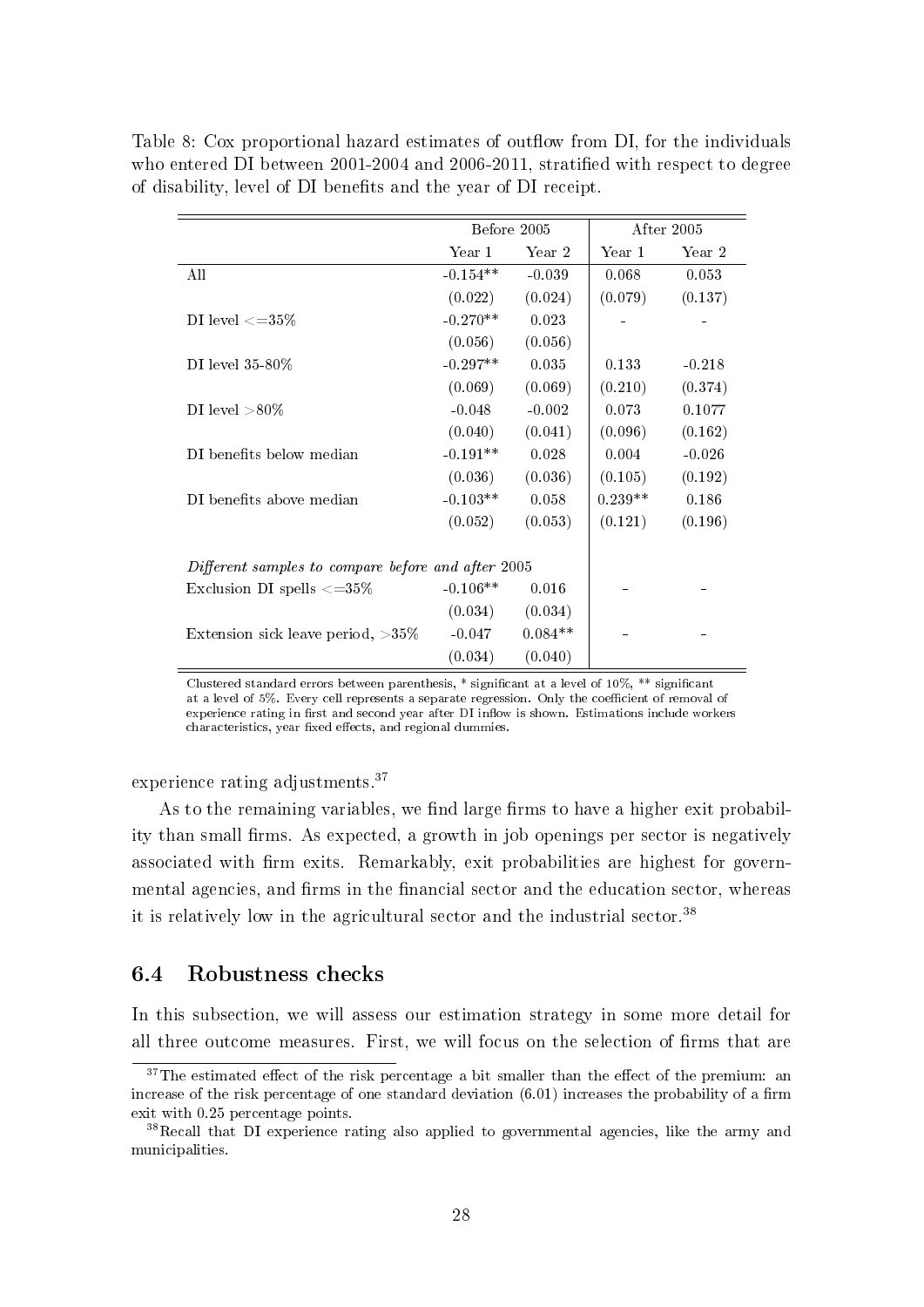|                                                    | Coefficient | Standard error |
|----------------------------------------------------|-------------|----------------|
| Difference in premium because of experience rating | $0.0329**$  | (0.0069)       |
| Average national premium                           | $0.0317**$  | (0.0098)       |
| Risk percentage                                    | $0.0041**$  | (0.0008)       |
|                                                    |             |                |
| Small firm                                         | $-0.151**$  | (0.0496)       |
| Medium-sized firm <sup>a</sup>                     | $-0.0735$   | (0.0494)       |
| Wage sum below first decile                        | $0.3411**$  | (0.0529)       |
| Wage sum between 10-25%                            | $-0.2057**$ | (0.0533)       |
| Wage sum between 25-50%                            | $-0.2501**$ | (0.0530)       |
| Wage sum between 50-75%                            | $-0.3253**$ | (0.0533)       |
| Wage sum between 75-90%                            | $-0.2711**$ | (0.0455)       |
| Job openings                                       | $-0.0215**$ | (0.0019)       |
|                                                    |             |                |
| <b>Sector</b>                                      |             |                |
| Agriculture                                        | $-0.8596**$ | (0.2187)       |
| Industry                                           | $-0.7873**$ | (0.0208)       |
| Government                                         | $0.2582**$  | (0.0482)       |
| Construction                                       | $-0.1196**$ | (0.0238)       |
| Food                                               | $-0.4474**$ | (0.0277)       |
| Financial                                          | $0.1604**$  | (0.0557)       |
| <b>Business</b>                                    | $-0.3529**$ | (0.0216)       |
| Education                                          | $0.1478**$  | (0.0520)       |
| Year effects                                       | Yes         |                |
| Observations                                       | 115,836     |                |
| Log likelihood                                     | $-440,489$  |                |

Table 9: Cox proportional hazard estimates of exits of a flow sample firms (1999-2006).

Standard errors between parenthesis

 $^*$  significant at a level of 10%,  $^{**}$  significant at a level of 5%

a The size of the firm is defined by UWV. A firm is defined as small if the total wage costs of the firm, measured with a delay of two years, are less than 15 times the average wage. In 2004 this threshold was increased to 25 times the average wage. Middle-sized firms have wage costs between 15 and 25 times the average wage.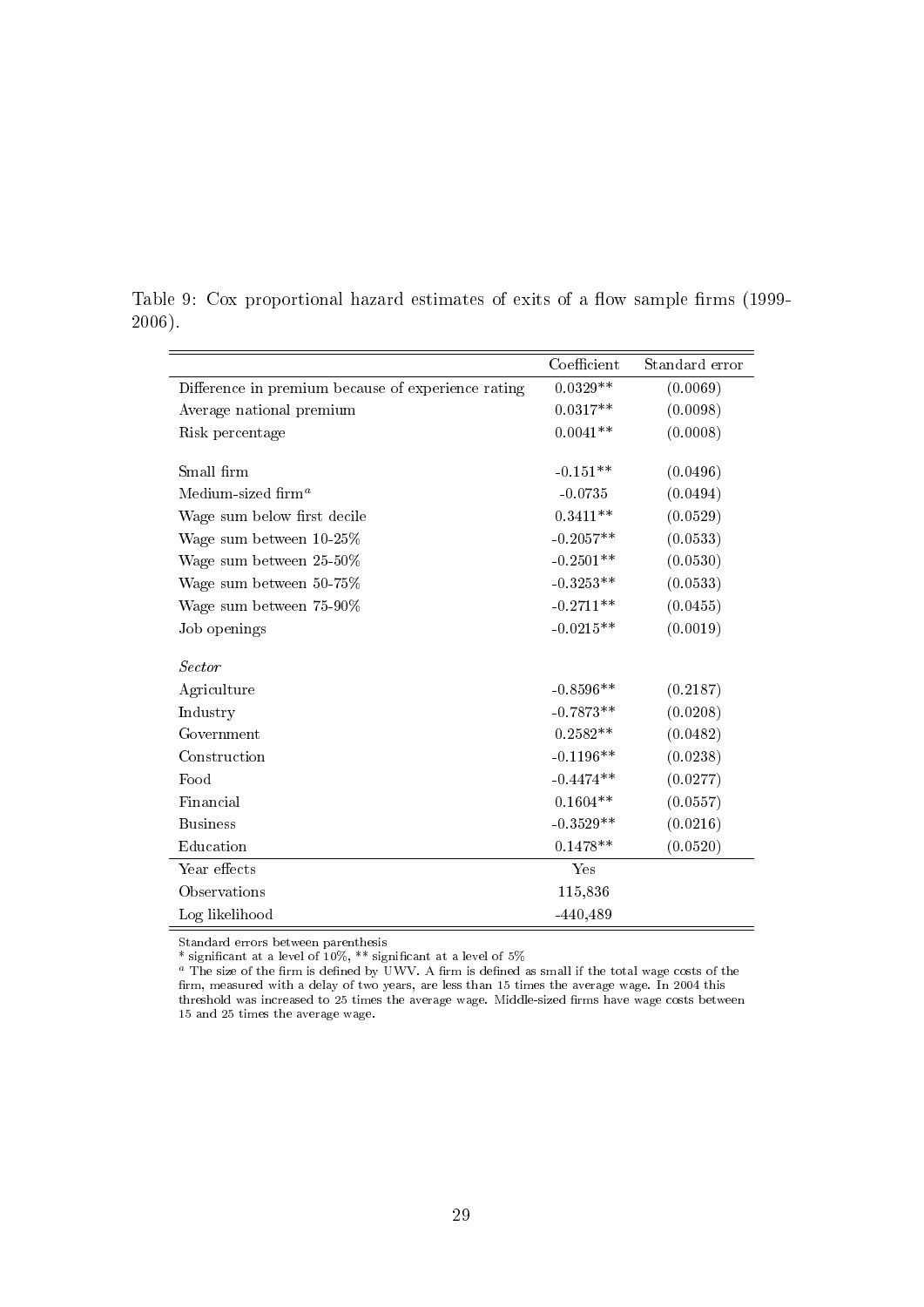used in our analyses. Until now, we have restricted our sample to firms with one plant only, so as to exclude firms for which we cannot recover whether they were experience rated or not. As a robustness check on the DI inflow and DI outflow model, we will expand our sample with firms that have multiple plants as well. We do so by aggregating the wage costs for rms with multiple plants. We next assume that the total wage costs determine whether the plants of these firms are experience rated, or not.

Second, our estimation strategy so far has relied on the assumption that small firms, i.e. those without experience rating between 2003 and 2007, share a common trend with large firms. Although our graphical analyses in the previous section mostly did not reveal substantial differences in the trends between small and large firms, we can also perform some more formal analyses by adapting our firm samples and the model specifications. As a first test on the common trends assumption, we will exclude firms with wage costs which are far from the experience rating threshold by only including firms with more than five and less than 250 workers. As such, we relax the common trends assumption, since firms in the treatment and control group become more comparable. As a second robustness check on the common trends assumption, we will formulate a placebo test on our outcome measures. In particular, we will pretend that the removal of experience rating for small firms occurred in 2001 instead of 2003.<sup>39</sup> We create a placebo dummy which is equal to one if the firm is small in the years 2001 or  $2002^{40}$  We substitute the treatment variable by the placebo variable and re-estimate the three models for the years 1999-2002.

The estimation results of these robustness checks for the DI inflow model are given in Table 10. The upper panel describes the results for model variants with different data selections, the second panel shows the estimation results that follow from the exclusion of small and/or large firms, and the third panel shows the results from the placebo test. As the table shows, the estimated coefficients do not change substantially when we add firms with multiple plants to the sample.<sup>41</sup> When assessing the common trends assumption, however, the estimated coefficients of the

 $39$ Since we need information on the years before 2001, we use the data from UWV to measure the size of the firm for all outcome measures. Regarding the in- and outflow the downside to this approach is that we can only account for the firms that still existed in 2009. As a robustness check, we also performed the placebo test in the period after reintroduction of experience rating  $(2008-2011)$  for DI inflow and outflow. We do not find evidence that the common trend is violated for that period.

 $40$ In the model for firm exits we replace the difference in premiums because of experience rating by 0 for small firms in  $2001$  and  $2002$ .

<sup>41</sup>We also used the balanced panel of UWV as an additional robustness check. In this data set we only observe firms that still existed in the year 2009. We find similar estimated coefficients for this data set, but they are not signicant.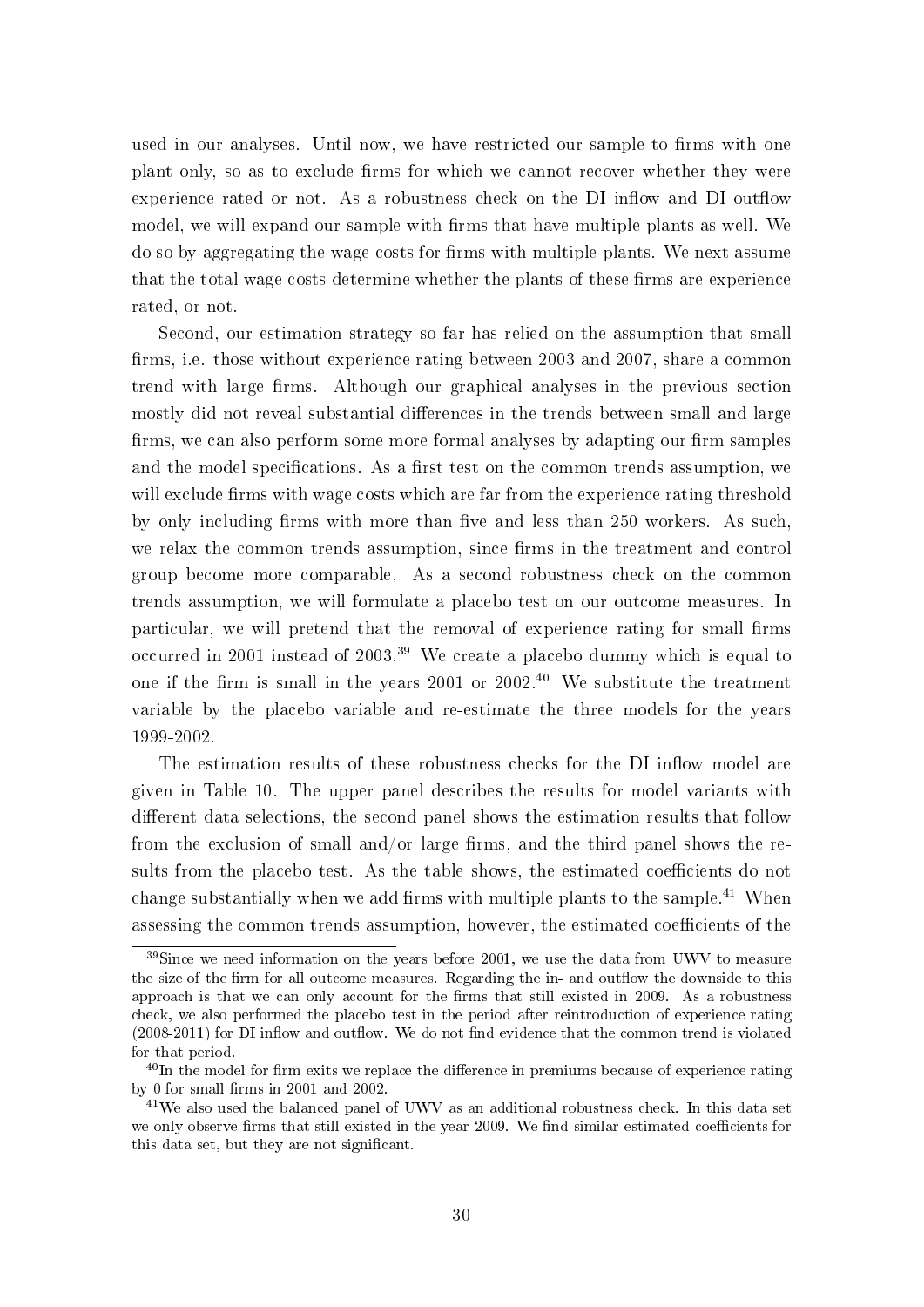|                                                          | Before 2005 |         | After 2005 |         |
|----------------------------------------------------------|-------------|---------|------------|---------|
| Baseline specification                                   | $0.027**$   | (0.007) | 0.009      | (0.020) |
| <i>Selection of firms</i><br>All firms (multiple plants) | $0.028**$   | (0.008) | 0.016      | (0.012) |
| Test common trend, firm selection                        |             |         |            |         |
| Without very small firms $^a$                            | $0.020**$   | (0.007) | 0.018      | (0.019) |
| Without very large firms $^b$                            | $0.026**$   | (0.009) | 0.030      | (0.022) |
| Without very small and large firms                       | $0.014*$    | (0.007) | $0.038*$   | (0.022) |
| Test common trend, placebo test <sup>c</sup>             |             |         |            |         |
| Placebo variable                                         | $-0.011$    | (0.049) |            |         |

Table 10: Coefficient estimates of the effect of the removal of experience rating on DI inflow: Robustness tests

Every cell represents a separate analysis. Estimations include the same control variables as in the main analysis. Standard errors (between parenthesis) are obtained using bootstrap with 500 replications.  $*$  significant at a level of 10%,  $**$  significant at a level of 5%. a Less than five workers;  $\delta$  More than 250 workers;  $\epsilon$  based on data UWV, 1999-2002

period before 2005 decrease somewhat in size if we exclude both the very small firms (less than five workers) and the very large firms (more than  $250$  workers). Finally, the point estimate of the placebo variable is not signicant and therefore does not result in a rejection of the common trend assumption.

Similar to the DI inflow model, Table 11 shows robustness checks for the DI outflow model. The coefficient estimate of the removal of experience rating is not significantly different for the full set of firms compared to those with one plant only (see the upper panel). To study the sensitivity with respect to the common trends assumption, the second panel of Table 11 describes the results for different firm samples. Although the coefficient estimate for the second year before 2005 increases in size, it is still not significantly different from zero. The estimation results from the placebo test also lend credence to the common trend assumption.

Finally, the last panel of the table shows estimation results that follow from a more refined specification of incentive effects, using time intervals of six months of DI benefit receipt for the effect of the removal of experience rating. Prior to 2005, we then find significant and similar effects on outflow for the first one and a half year after DI inflow. Experience rating effects become insignificant in the second half year of the second year. In the years after 2005, the removal of experience rating increased DI outflow in the first half year after inflow, but decreased DI outflow in the second half year.

Table 12 presents the results of the robustness checks for the model of firm exits. With data that originate from the Employee Insurance Agency (UWV), we can skip the first robustness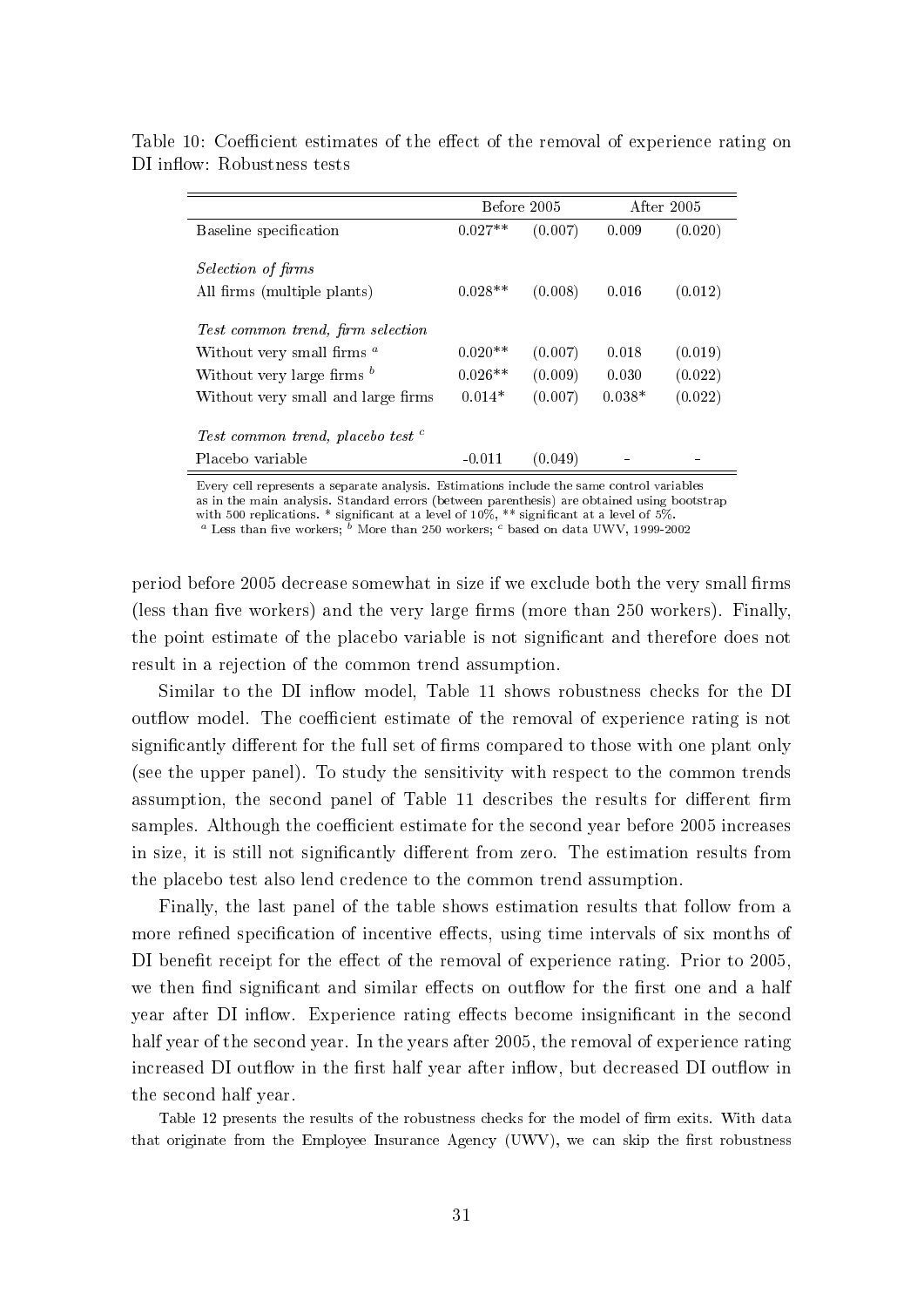|                                                        | Before 2005 |             | After 2005 |          |
|--------------------------------------------------------|-------------|-------------|------------|----------|
|                                                        | Year 1      | Year 2      | Year 1     | Year 2   |
| Baseline specification                                 | $-0.154**$  | $-0.0392$   | 0.0681     | 0.0531   |
|                                                        | (0.022)     | (0.024)     | (0.079)    | (0.137)  |
| Selection of firms                                     |             |             |            |          |
| All firms (multiple plants)                            | $-0.140**$  | $-0.0592**$ | $0.147**$  | 0.102    |
|                                                        | (0.017)     | (0.021)     | (0.061)    | (0.118)  |
| Test common trend, firm selection                      |             |             |            |          |
| Without very small firms $^a$                          | $-0.166**$  | 0.037       | 0.085      | 0.112    |
|                                                        | (0.031)     | (0.031)     | (0.089)    | (0.151)  |
| Without very large firms $^b$                          | $-0.136**$  | 0.033       | $-0.011$   | $-0.033$ |
|                                                        | (0.032)     | (0.033)     | (0.088)    | (0.144)  |
| Without very small and large firms                     | $-0.152**$  | 0.049       | $-0.003$   | 0.027    |
|                                                        | (0.034)     | (0.035)     | (0.099)    | (0.160)  |
| Test common trend, placebo test <sup>c</sup>           |             |             |            |          |
| Placebo variable                                       | $-0.033$    | 0.112       |            |          |
|                                                        | (0.061)     | (0.076)     |            |          |
| Separate effects for first and second half of the year |             |             |            |          |
| First half                                             | $-0.104**$  | $-0.096**$  | $0.518**$  | 0.102    |
|                                                        | (0.027)     | (0.031)     | (0.098)    | (0.153)  |
| Second half                                            | $-0.219**$  | 0.037       | $-0.394**$ | $-0.132$ |
|                                                        | (0.030)     | (0.034)     | (0.117)    | (0.283)  |

Table 11: Coefficient estimates of the effect of the removal of experience rating on DI outflow: Robustness tests.

Every cell represents a separate analysis. Estimations include the same control variables

as in the main analysis. Standard errors (between parenthesis) are obtained using bootstrap

with 500 replications. \* significant at a level of 10%, \*\* significant at a level of 5%.<br><sup>a</sup> Less than five workers; <sup>b</sup> More than 250 workers; <sup>c</sup> based on data UWV, 1999-2002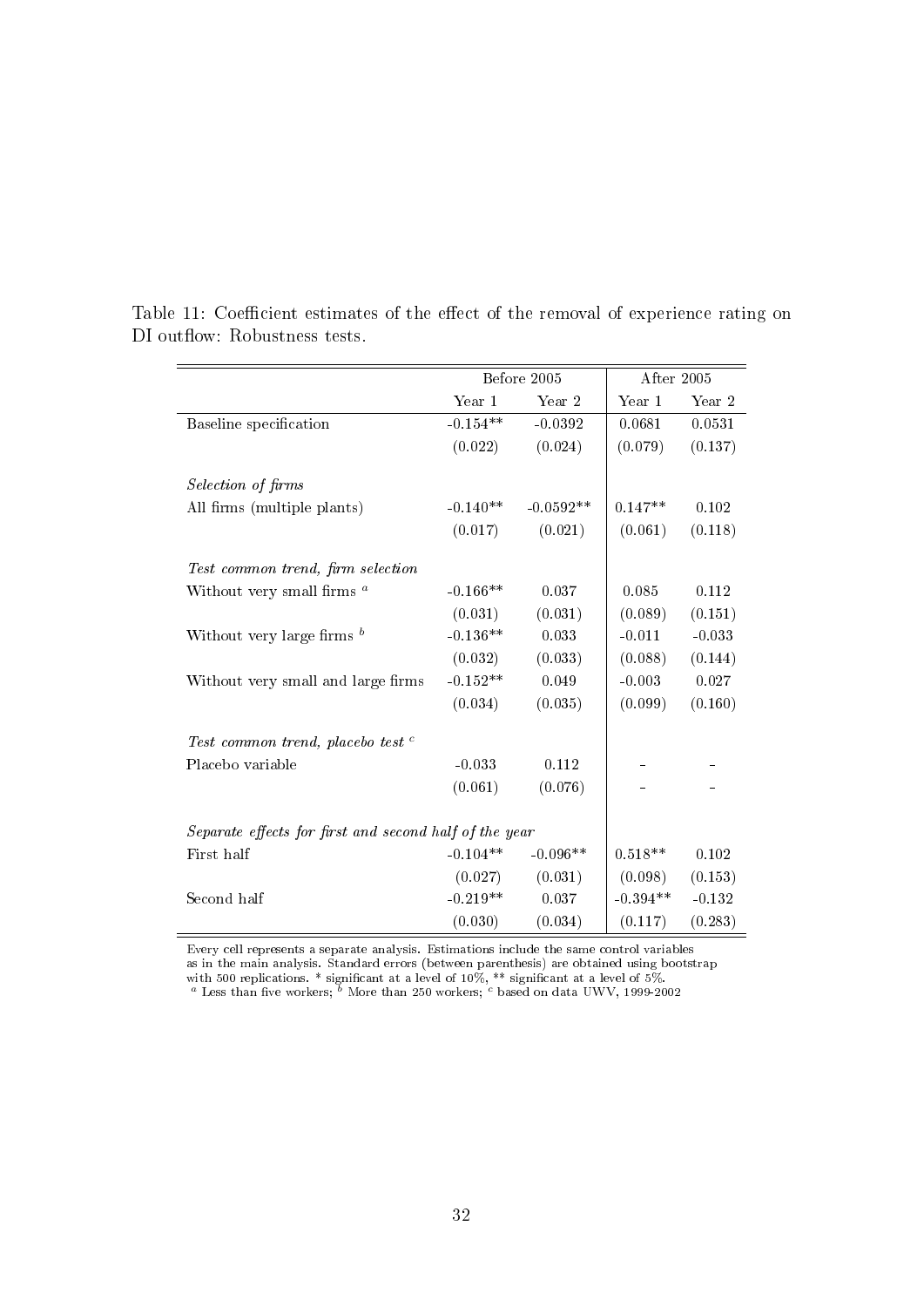|                                                 | Estimated coefficient | Standard error |
|-------------------------------------------------|-----------------------|----------------|
| Baseline specification                          | $0.032**$             | (0.007)        |
|                                                 |                       |                |
| Test common trend, firm selection               |                       |                |
| Without small firms <sup>a</sup>                | $0.022**$             | (0.009)        |
| Without large firms $b$                         | $0.038**$             | (0.007)        |
| Without small and large firms                   | $0.024**$             | (0.009)        |
| Test common trend, placebo test <sup>c</sup>    |                       |                |
| Placebo variable                                | $-0.004$              | (0.016)        |
| Nonlinear specification, quadratic term         |                       |                |
| Difference in premium                           | $0.051**$             | (0.0103)       |
| Difference in premium, squared $(x10,000)$      | $-0.008**$            | (0.003)        |
| Nonlinear specification, step function          |                       |                |
| Reference group: average premium                |                       |                |
| Less than average, $>1$ standard deviation      | $-0.051$              | (0.039)        |
| Less than average, $\leq 1$ standard deviation  | 0.016                 | (0.028)        |
| More than average, $\leq$ =1 standard deviation | $0.090**$             | (0.042)        |
| More than average, $>1$ standard deviation      | $0.098**$             | (0.040)        |

Table 12: Coefficient estimates of the effect of the removal of experience rating on firm exits: Robustness tests

First five rows each represent a different estimation, estimations include the same control

variables as in the main analysis. Standard errors between parenthesis

 $\equiv$ 

\* significant at a level of 10%, \*\* significant at a level of 5%<br>" Less than five workers; <sup>b</sup> More than 250 workers; <sup>c</sup> based on data UWV, 1999-2002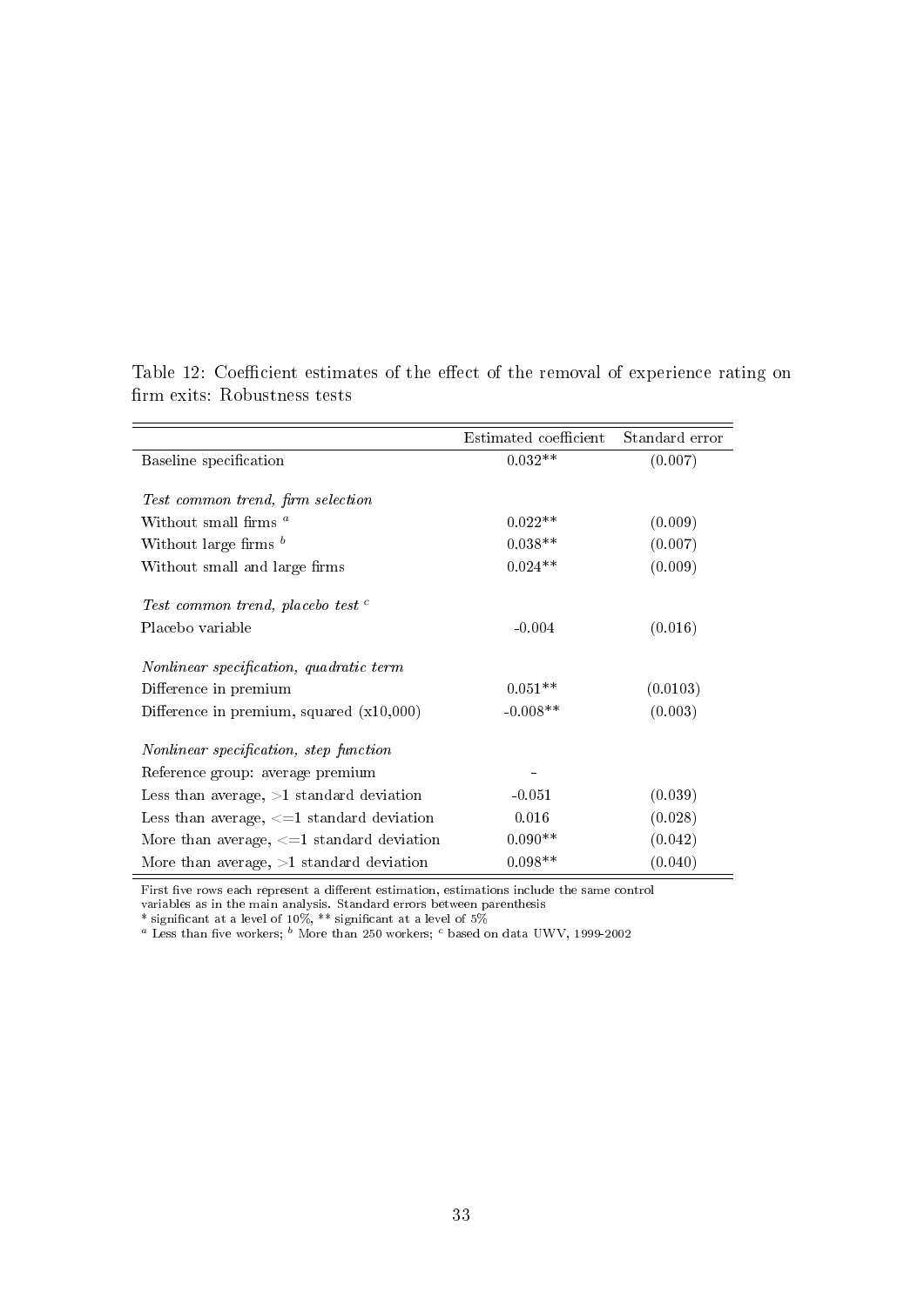check that addresses firms with multiple plants.<sup>42</sup> The upper panel of the table shows that the coefficient estimate of the actual DI premium is insensitive with respect to the exclusion of small or large firms. The estimated coefficient of the placebo test (see second panel) is not significant and therefore supports the common trend assumption.

Finally, Table 12 also presents estimation results for the firm exit model that allow for nonlinear effects of the experience rating premium. In the second panel of Table 12 we add a quadratic term to the model. We then find a significant negative effect of the quadratic term, while the point estimate of the linear variable increases in size. To assess the asymmetry of effects in more detail, the third column of the table shows results with a step function that uses one standard deviation of observed DI premiums around the average premium to set cutoff points. This yields four DI premium intervals, together with a reference category that pays the average premium. We then find that the effect on firm exits is only driven by firms with a positive difference in the premium, with similar effects for firms with a DI premium difference of less than one standard deviation and more than one standard deviation. Overall, this suggests that responses to DI premium increase the overall likelihood of firm exits.

# 7 Conclusion

This paper exploits two DI reforms in the Netherlands in 2003 and 2008 to study the effects of experience rating of firms. Experience rating was removed for small firms in 2003 and reintroduced for all firms in 2008, allowing us to use a difference-in-difference design on administrative data sets covering the majority of Dutch firms and their workers. In doing so, a special focus is on the distinction of two time periods for which the effect of experience rating is estimated: before and after 2005. The argument for this is that two other reforms occurred in 2005 (the extension of the sickness benefit period that precedes DI claims) and 2006 (the start of two new DI schemes, for permanently and fully disabled individuals and partially and/or temporary disabled individuals). These reforms largely changed the potential impact of experience rating, compared to firm incentives that already prevail in the period of sickness benefit receipt.

We find that, before 2005, the removal of experience rating in 2003 increased the DI inflow for small firms by about  $7\%$ . This result is about half the size of the effects on inflow found by Koning  $(2009)$  and Van Sonsbeek and Gradus  $(2013)$ . In addition, the outflow from DI decreased with about  $12\%$ ; these effects are relatively large for individuals who are partially disabled and those with relatively high DI benefits. After the extension of the sick leave benefits in 2005, the effects of experience rating on inflow and outflow become substantially smaller. This seems to be partly due to the exclusion of disabled workers with a disability degree that is lower than 35% and, to a greater extent, to the extension of the sickness benefits period. We argue that the impact of firm incentives is probably stronger for sickness benefit payments than for experience rated premiums are not paid instantly but with a delay of two years.

Our evidence shows that experience rating has contributed to the decrease of DI inflow and that it stimulated outflow out of DI. At the same time, however, we also find evidence of increased firm exits among firms that are confronted with DI premium raises due to experience rating. If the experience rating premium increases with one standard deviation, the probability of an exit

 $42$ In the main analysis we only selected firms that entered the market after 1998, as we cannot track down the starting date of the firms and want to control for duration dependence. We also estimated the model for the selection with all firms, so also firms that entered before 1998, which is significantly higher than the coefficient in the main analysis.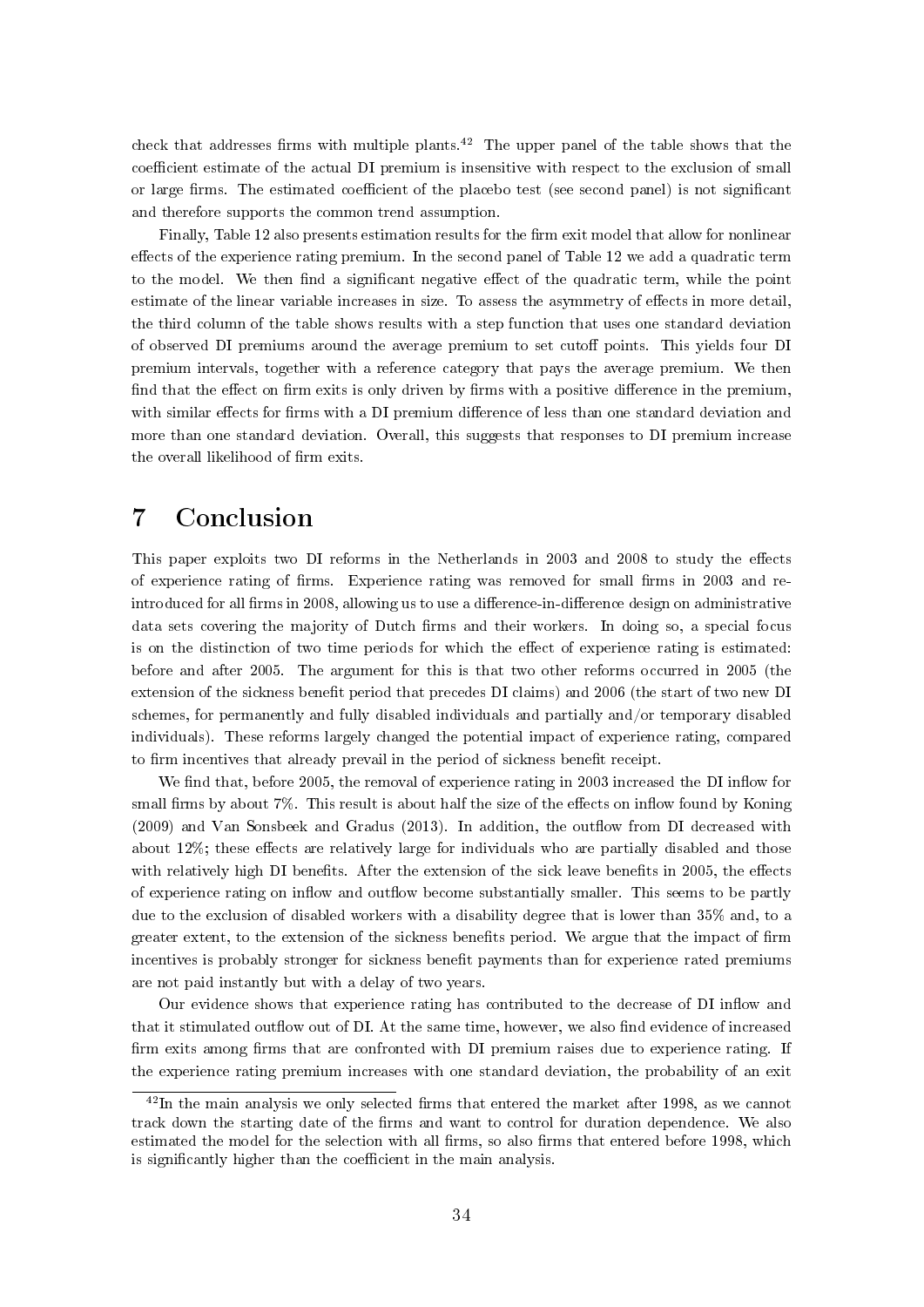of the firm goes up with  $0.35$  percentage points. This effect is not compensated by a similar reduction in firm exits of firms that pay lower DI premiums. Albeit that these effects are small, these findings provide a broader perspective on the optimal size of experience rating incentives, with more emphasis on the preferences and interests that firms may have in limiting the variation in DI premiums.

# References

- Addison, J. and Teixera, P. (2005). What have we learned about the employment effects of severance pay? Further iterations of Lazear et al.  $Empirica$ ,  $(32):345-368$ .
- Anderson, P. and Meyer, B. (1994). The effects of unemployment insurance taxes and benefits on layoffs using firm and individual data. NBER Working Paper 4960.
- Autor, D. and Duggan, M. (2003). The rise in the disability rolls and the decline in unemployment. The Quarterly Journal of Economics,  $118(1)$ :157-206.
- Autor, D. and Duggan, M. (2010). Supporting work: A proposal for modernizing the u.s. disability. The Center for American Progress and The Hamilton Project.
- Böheim, R. and Leoni, T. (2011). Firms moral hazard in sickness absences. Economics working papers 2011-13, Department of Economics, Johannes Kepler University Linz, Austria.
- Bruce, C. and Atkins, F. (1993). Efficiency effects of premium-setting regimes under workers' compensation: Canada and the United States. Journal of Labor Economics, 11(1, Part 2: U.S. and Canadian Income): S38-S69.
- Campolieti, M., Hyatt, D., and Thomason, T. (2006). Experience rating, work injuries and benefit costs: Some new evidence. Relationes industrielles/Industrial Relations,  $61(1):118-145$ .
- Card, D. and Levine, P. (1994). Unemployment insurance taxes and the cyclical and seasonal properties of unemployment. Journal of Public Economics, 53:1-29.
- De Jong, P., Lindeboom, M., and van der Klaauw, B. (2011). Screening disability insurance. Journal of the European Economic Association,  $9(1)$ :106-129.
- Fevang, E., Markussen, S., and Røed, K. (2011). The sick pay trap. IZA Discussion Papers No. 5655, Institute for the Study of Labor.
- Hassink, W., Koning, P., and Zwinkels, W. (2014). Employers opting out of disability insurance: Selection or incentive effects. Not published.
- Hyatt, D. and Thomason, T. (1998). Evidence on the efficacy of experience rating. Not published.
- Ison, T. (1986). The significance of experience rating. Osgoode Hall Law Journal,  $24(4)$ :723-742.
- Koning, P. (2009). Experience rating and the inflow into disability insurance. De Economist,  $157(3)$ :  $315-335$ .
- Koning, P. and Lindeboom, M. (2015). The rise and fall of disability insurance enrollment in the netherlands. Journal of Economic Perspectives, 29(2).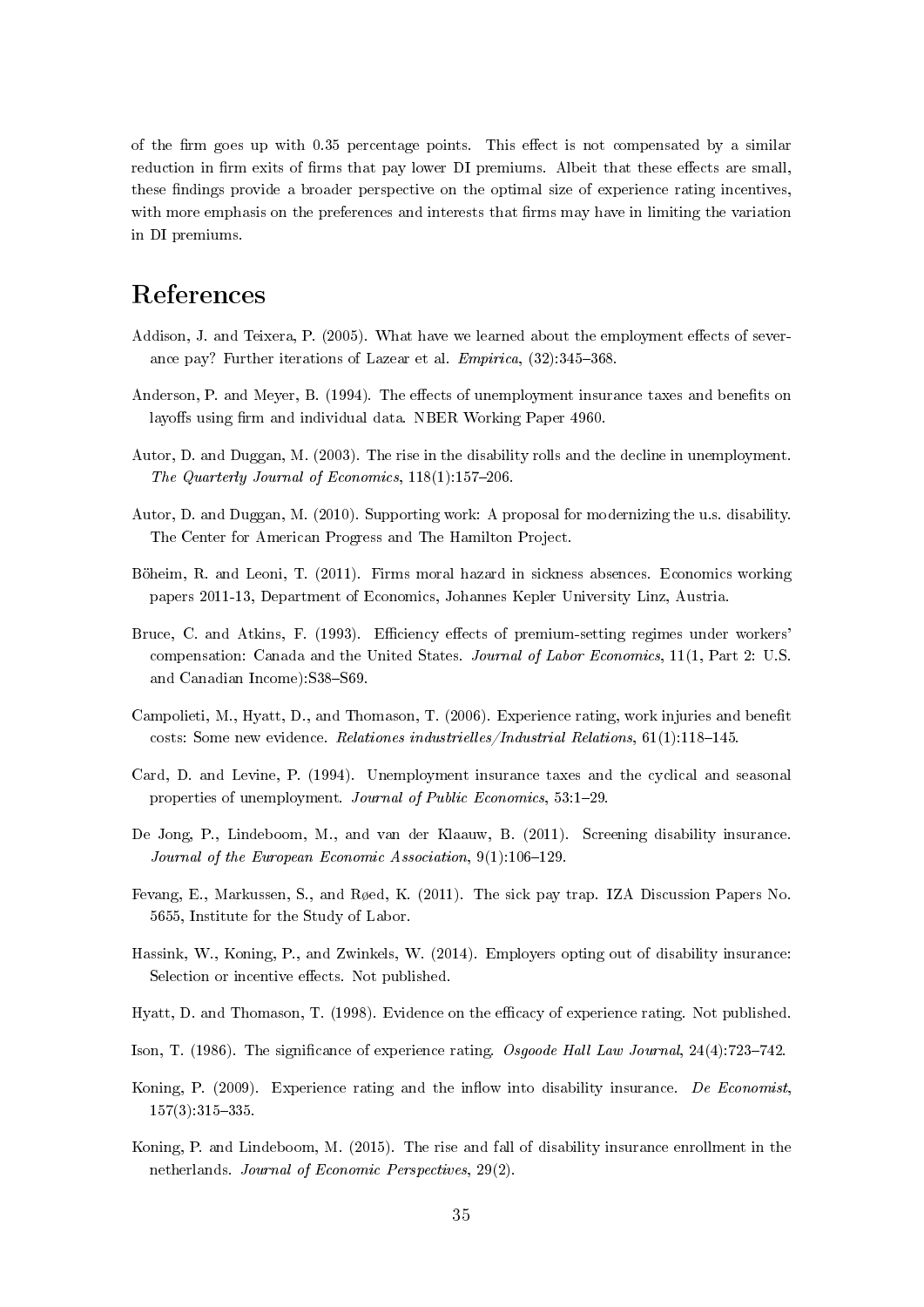- Koning, P. and van Vuuren, D. (2007). Hidden unemployment in disability insurance. Labour,  $21(4):611-636.$
- Koning, P. and van Vuuren, D. (2010). Disability insurance and unemployment insurance as substitute pathways. Applied Economics,  $42(5):575-588$ .
- Korkeamäki, O. and Kyyrä, T. (2012). Institutional rules, labour demand and retirement through disability programme participation. Journal of Population Economics,  $25(2):439-468$ .
- Kralj, B. (1994). Employer responses to workers' compensation insurance experience rating. Relations industrielles/Industrial Relations,  $49(1)$ :  $41-61$ .
- Kugler, A. and Pica, G. (2008). Effects of employment protection on worker and job flows: Evidence from the 1990 Italian reform. Labour Economics,  $(15)$ :78-95.
- Kyyrä, T. and Tuomala, J. (2013). Does experience rating reduce disability inflow? IZA Discussion Papers 7344, Institute for the Study of Labor (IZA).
- LaDou, J. (2011). The european influence on workers' compensation reform in the united states. 10(103).
- Lazear, E. (1990). Job security provisions and employment. The Quarterly Journal of Economics, 3:699726.
- Lengagne, P. (2014). Workers compensation insurance: Incentive effects of experience rating on work-related health and safety. Irdes Working Paper 64.
- Lippel, K. (1999). Therapeutic and anti-therapeutic consequences of workers' compensation. International Journal of Law and Psychiatry,  $22(5-6):521-546$ .
- McCrary, J. (2008). Manipulation of the running variable in the regression discontinuity design: A density test. Journal of Economic Literature,  $142(2)$ :698-714.
- OECD (2010). Sickness, disability and work: Breaking the barriers. A synthesis of findings across OECD countries. OECD Publishing, Paris.
- Papke, L. and Wooldridge, J. (2008). Panel data methods for fractional response variables with an application to test pass rates. Journal of Econometrics,  $145:121-133$ .
- Ruser, J. (1985). Workers' compensation insurance, experience-rating, and occupational injuries. The RAND Journal of Economics,  $16(4):487-503$ .
- Ruser, J. (1991). Workers' compensation and occupational injuries and illnesses. Journal of Labor  $Economics, 9(4):325-350.$
- Ruser, J. and Butler, R. (2009). The economics of occupational safety and health. Foundations and Trends in Microeconomics,  $5(5):301-354$ .
- Seabury, S., McLaren, C., Reville, R., Neuhauser, F., and Mendeloff, J. (2012). Workers' compensation experience rating and return to work. Policy and Practice in Health and Safety,  $10(1):97-115.$